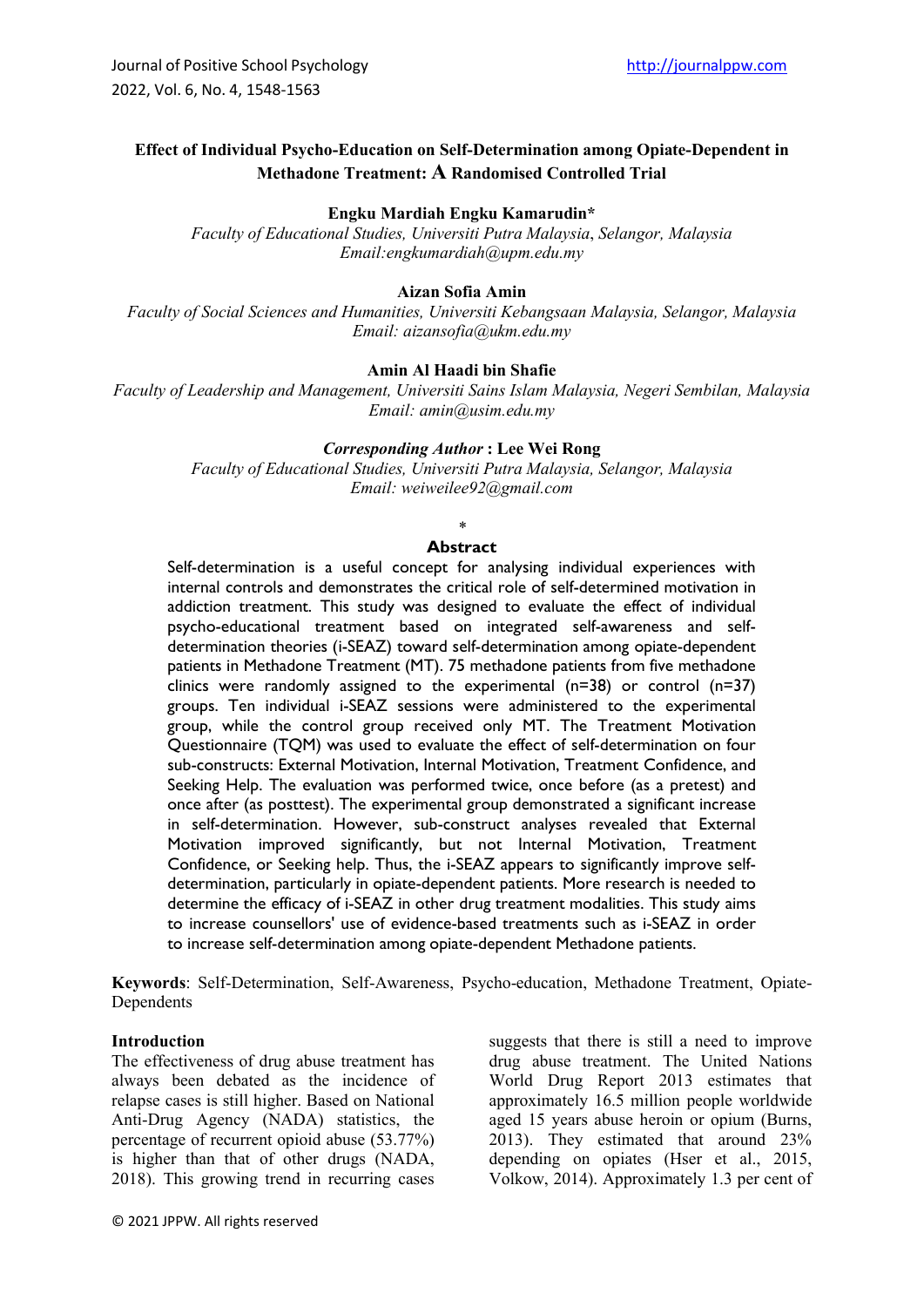the population is involved in drug abuse, with the HIV epidemic among heroin addicts in Malaysia (Wickersham et al., 2013). This situation makes it difficult to eradicate opioid addiction (Mohamad et al., 2010). The issue of opioid abuse is also a global issue as developed countries such as the United States are also still struggling to find effective treatment solutions (Mumba et al., 2018; Ratycz et al., 2018).

Methadone therapy (MT) has been introduced as part of the Harm Reduction (HR) program under the Malaysian Ministry of Health. This program aims to prevent HIV infection from spreading among injection drug addicts (MOH, 2005). In addition, Methadone could help reduce withdrawal and heroin craving because it does not cause 'high' (Reist, 2010). Furthermore, several local studies on quality of life found that MT had a positive impact, including improving the quality of life of patients in four aspects: physiological, psychological, social, and environmental in patients in methadone clinics in Malaysia (Malini, Shamsudin & Wahab, 2018; Ali et al., 2018).

Nevertheless, this MT is still debated its impact when participants who have completed the entire program in the estimated period are still small (Cheong, Vaughan, Lau & Gonzalez, 2020). Moreover, the patient's retention rate in treatment remains low compared to the increasing evolution of MT in Malaysia (Othman & Gani, 2017; Wan Shakira, Sarimah & Norsa'adah, 2017). The study also discovered that some individuals continue to drop out of treatment while others stay on it for a long time. As a result, the government have to bear the cost of long-term treatment. Furthermore, the usage of Methadone in therapy has been linked to the failure of total abstinence (Banazadeh, Abedi & Kheradmand, 2009) and high dropout in Methadone treatment (Hong et al., 2017).

Existing literature stated that the causes of drug relapse could be divided into two factors: individual variables and social and environmental factors (Chan, Lo, Tam & Lee, 2019; Miller & Carroll, 2011). Individual differences include sex, concomitant use of drugs, first traumas and adversities, and past experiences with drug use (Wemm & Sinha, 2019). Meanwhile, Chan et al. (2019) suggested that low self-control and selfdetermination were important individual

determinants. Drug abusers who do not seek or receive treatment have fewer psychological, social and drug use problems than those treated. These differences may be due to: (a) a lack of self-awareness among untreated participants or (b) more immediate motivations to seek treatment in treated individuals (Scherbaum & Specka, 2008). A few empirical studies exploring self-awareness about substance abuse treatment, Brody et al. (2016) demonstrated an interconnection between self-awareness and self-efficacy in life lessons from women with HIV; those with the most significant insight benefited the most from treatment.

The psychological experience of drug users is a crucial factor in determining whether they relapse. Satisfaction of psychological needs is the internal motivation of drug addicts, which prompts them to leave the drug and pursue healthy development (Chan et al., 2019). However, some research has found that motivation remains the main challenge, especially when most people who have recovered from drug rehabilitation treatment relapse into old bad habits (Wegman et al., 2017). In addition, the strong impulse, the drug search behavior (Almeman, Ismail & Mohamad, 2017), peer influences, and inability to cope with stress (Salleh, 2012) contribute to relapse.

It has been shown that motivation strongly correlates with the commitment to treatment, retention, and accession. High motivation foresees lower relapses, retention and produces better treatment outcomes (Smith, 2016). Furthermore, Wild et al. (2016) noted that clients with intense internal stimulation might defect early at the beginning of the admission. On the contrary, the clients who require high intrinsic motivation were excellent for use with a high cognitive commitment (Wildet al., 2016). In addition, a study by Ayres et al. (2014) revealed that the motivating interview with treatment based on self-determination improved health and autonomy, crime reduction, stress and drug abuse. There was also greater motivation among participants, and this rank of bases has increased selfeffectiveness and helped in the cognitive confusion that emerged. The roles of motivation in treatment can be seen in Chan et al. (2019), which used self-determination theory as a framework to examine the psychological experiences of drug addicts and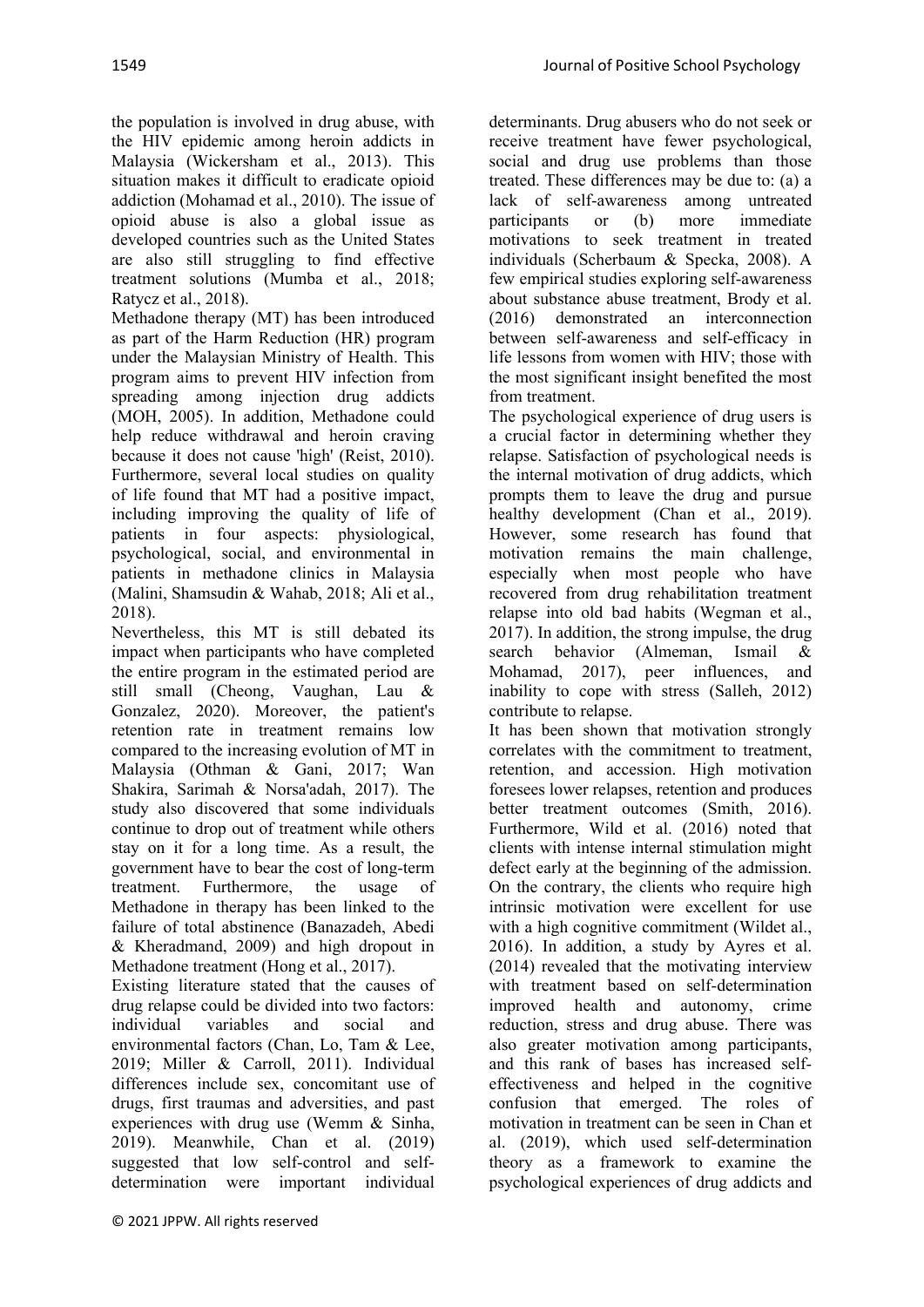the trend towards drug abuse, with particular emphasis on the concept of relativity.

Integrating theories in the treatment would build on strengths and thus gain more insight into behavioral health (Noar and Zimmerman (2005). Moreover, SDT researchers have recommended integrating SDT with other theories to improve psychological issues (Hagger & Chatzisarantis, 2008; Wilson, Mack & Grattan, 2008). Meanwhile, Fishbein and Yzer (2003) integrated two approaches between behavioral models and media mining theory in constructing treatments. Integrating theories were made to identify specific beliefs that need to be addressed to change or maintain behavior. A study by Wells, Golub, and Parsons (2011), which similarly used the integrated theory technique, underlined the importance of integrating current theories into other theories because of the necessity to evaluate specific behaviors. In this regard, the researchers developed an individual psychoeducation treatment that integrated these two theories; SDT and SAT.

These two theories, notably SDT, have been widely used as therapeutic treatments in various settings (Hancox, Quested, Ntoumanis & Thøgersen-Ntoumani, 2018; Sebire et al., 2016; Murray et al., 2015). In addition, SDT has also been used to develop a motivational framework for different clinical treatments and randomised clinical trials (Cornelius et al., 2017; Goodman, Peterson-Badali & Henderson, 2011; Ryan & Deci, 2017). However, applying SDT to the context of drug abuse and relapse is assumed to provide external motivations is not enough to stop drug abuse because one can engage in treatment out of fear of any consequences, but not because of an internal sense of control and autonomy (Cleverley et al., 2018). Meanwhile, Brown and Ryan (2003) suggest self-awareness is simply a "knowledge of oneself". Others suggest that self-awareness is awareness or understanding of one's thoughts, emotions and behaviors and can be considered a state; therefore, it can be situational (Fenigstein, Scheier & Buss, 1975). Furthermore, it is similar or synonymous with other constructs, such as self-consciousness (Webb, Marsh, Schneiderman & Davis, 1989) and insight (Grant, Franklin & Langford, 2002; Roback, 1974). In this study, the self-awareness theory is explained by Zaborowski and Oleszkiewicz (1988) as known as a Content Form (CF) theory (66). The CF theory is expected to help expand the theory of psychology.

As Noar and Zimmerman (2005) pointed out, it was best to integrate a complete theory. Sweet and his colleagues with cross-sectional data conducted this procedure. They tested the comprehensive model of the SDTS selfefficacy theory and found support for the extended model (Sweet, Fortier, Strachan & Blanchard, 2012). Furthermore, several studies have demonstrated that the correlation between self-awareness and self-determination make a person more aware and have a strong internal belief that oneself can achieve the desired outcome (Engin & Cam, 2009). Therefore, this study determines the effect of integrated theories on psycho-education treatments addressing self-determination, including the four sub-constructs; external motivation, internal motivation, help-seeking, and confidence in treatment among opiatedependent patients in Methadone Clinic. In addition, we conducted this study to understand this population's motivations better and extend the integrated model to another population.

# **Methodology**

## *Participants*

In the beginning, 100 samples were selected randomly from five Methadone clinics under the Ministry of Health Malaysia (MOH) control located in Kuala Lumpur and Selangor. The method of determining this sample's size is based on Hair et al. (2010), which described the minimum sample for each variable are five samples, but the most acceptable ratio was a 10:1. We also used the G\* Power 3.1 to calculate the sample size to cover the effect size and statistical advantage.

The randomized controlled trial design was chosen because the study met the following conditions; 1) The distribution of samples was random to the control and treatment groups, and 2) Both groups were considered similar characteristics. To be eligible for treatment, participants must meet the diagnosis for Opioid Use Disorder (moderate or severe) according to DSM-5 criteria (APA, 2013). In addition, the following inclusion criteria are listed for participants:

**1.** The patient is over 18 years of age.

**2.** The patient received at least three months of Methadone treatment.

**3.** The researchers obtained consent and cooperation for voluntary intervention.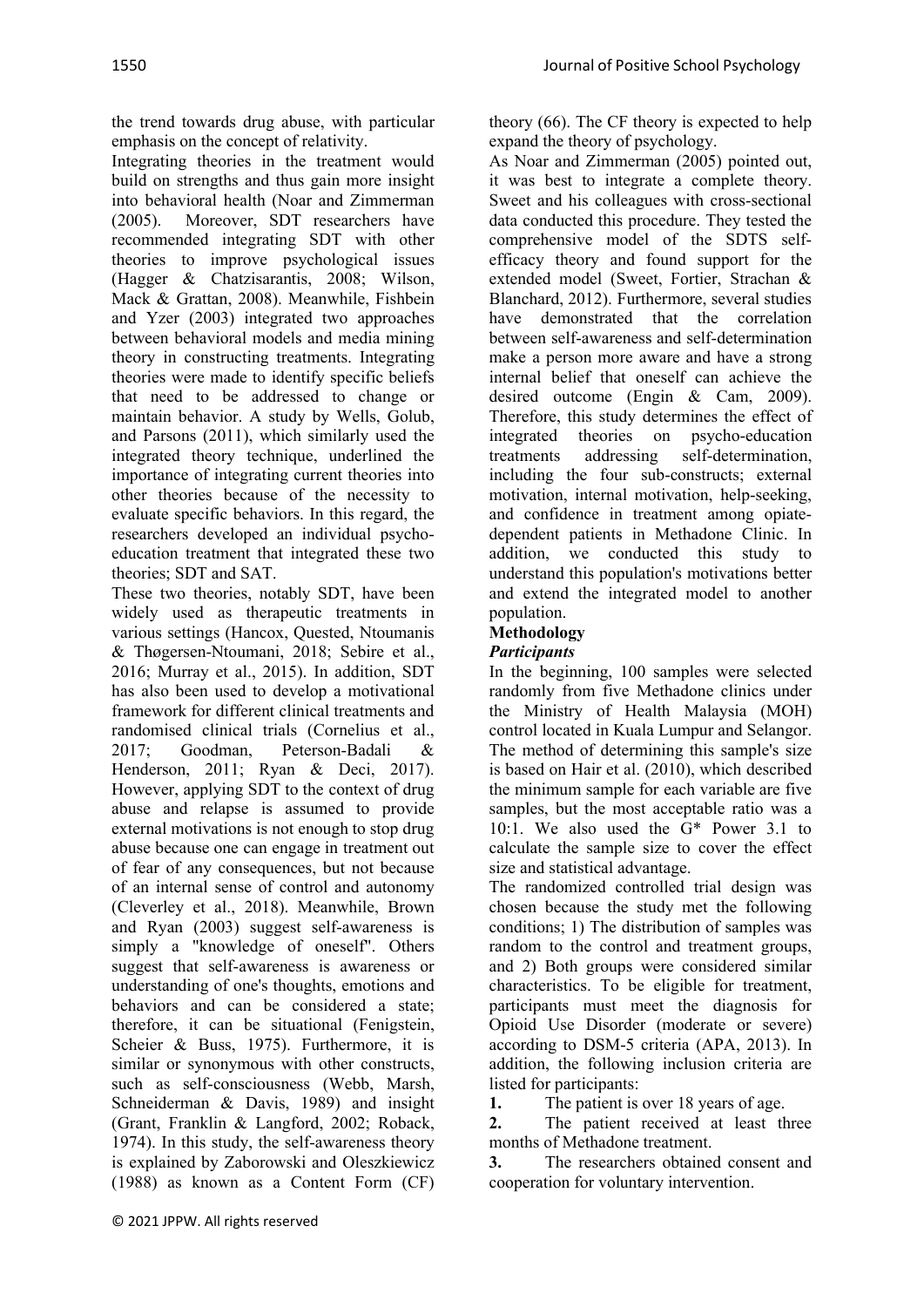**4.** The participants do not have a chronic mental illness such as schizophrenia and bipolar disorder.<br>5. If the r

**5.** If the patient suffers from chronic infectious diseases, such as HIV/AIDS and tuberculosis (TB), they should be admitted until they are stable, under care and supervision.

The researchers use these criteria to help reduce the incidence of dropout and adherence to sample presence during the intervention. The study samples were divided into two groups,  $(n = 50)$  for the experimental group and  $(n = 50)$  for the control group.

## *Data Collection*

The treatment was presented from 13th August - 21st October 2020 at five Methadone clinics. Participants in the experimental group attended the weekly individual treatment sessions conducted by a trained facilitator for ten weeks. This treatment is divided into five phases; i) Introduction, ii) Self-Awareness, iii) Self-Determination, iv) Reinforcement and v) Closing Phase. The time allocated for each session was approximately 60 minutes. Therefore, the total duration of the treatment for ten weeks was  $\approx 600$  minutes, as shown in Table 1.

*Data Analysis*

Upon completion of the study period, a valid number of samples to be analysed were 75 people from the control group,  $n = 37$  and the experimental group,  $n = 38$ . The reduction was due to several unavoidable factors, such as transferring patients to other rehabilitation centres, defaulting patients, being arrested by the authorities, and missing treatment. The flow of the study had been shown in Figure 1. This study uses the Treatment Motivation Questionnaire (TMQ) by Ryan, Plant, and O'Malley (1995). The pretest was administered two weeks before the treatment, and the posttest was given two weeks after completion of treatment. In this study, descriptive and inferential statistics were used to analyze the data using SPSS V20. The administration of TMQ and consistently decreases the risk of assessment bias by the research assistants. Participants should complete the TMQ questionnaires within 30 minutes. For inference analysis, ANCOVA was utilised to compare treatment effects at the posttest level for both experimental and control groups with a significance level of 0.05, sampling distribution n> 30. In addition, ANCOVA was used to compare the effect of independent variables on dependent variables between at least two groups. The flow of the study can be shown in Figure 1.

| <b>Phase</b> | Content                        | <b>Session</b> | <b>Num. Activity</b> | <b>Duration</b>       |
|--------------|--------------------------------|----------------|----------------------|-----------------------|
| Ι.           | Introduction                   |                | 3                    | $\approx 60$ minutes  |
|              | Self-awareness components:     |                |                      |                       |
|              | Individual                     | 2              | 2                    | $\approx 60$ minutes  |
| 2.           | Defensive                      |                | າ                    | $\approx 60$ minutes  |
|              | External                       |                | າ                    | $\approx 60$ minutes  |
|              | Reflective                     |                | 2                    | 60 minutes            |
|              | Self-determination components: |                |                      |                       |
| 3.           | Autonomy                       | 6              | 2                    | $\approx 60$ minutes  |
|              | Competent                      | ┑              | 2                    | $\approx 60$ minutes  |
|              | Relatedness                    | 8              | າ                    | $\approx 60$ minutes  |
| 4.           | Reinforcement                  | 9              | າ                    | $\approx 60$ minutes  |
| 5.           | Closing                        | 10             | 3                    | $\approx 60$ minutes  |
| <b>Total</b> |                                |                | 22                   | $\approx$ 600 minutes |

|  | <b>Table 1:</b> Allocation of the i-SEAZ |  |  |
|--|------------------------------------------|--|--|
|  |                                          |  |  |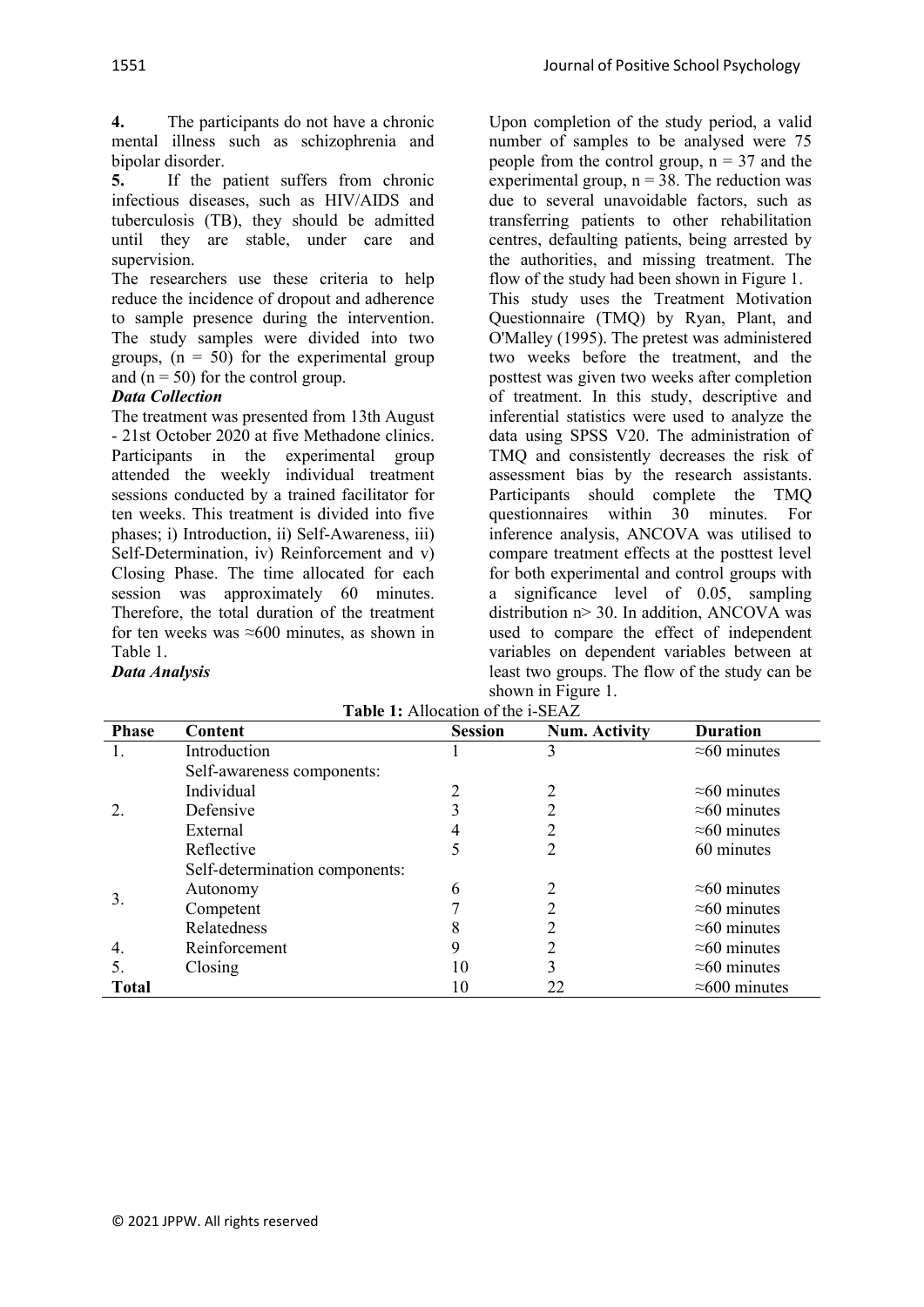

**Figure 1**: Flow of Study

## **Result**

Men participants outnumbered women participants in both groups. The age group with most participants was between 41 to 50 years. In the control group, the age group with the least participants were between 61 to 70 years (5.4%), while the experimental group were between 21 to 30 years  $(5.3\%)$ . Approximately 40 per cent of participants were never married. Participants in the control group were more likely to use the smoking method to administer opiates, but participants in the experimental group were more likely to perform the injection. The majority of them admitted that they also experienced illicit drugs besides opiates.

Data has revealed that the onset of drug use recorded was as early as 12 years and up to 40. About half of them started taking drugs after school, which were during 18 to 23 years old. Participants reported they had several attempts to quit but kept failing because of the absence of proper treatment. Table 2 summarises the demographic profile of the participants.

| <b>Measures</b> |           |       | Group            |                  |                  |                            |
|-----------------|-----------|-------|------------------|------------------|------------------|----------------------------|
|                 |           |       |                  | Control $(N=37)$ |                  | <b>Experimental</b> (N=38) |
| Demographic     |           |       | $\boldsymbol{N}$ | (%)              | $\boldsymbol{N}$ | (%)                        |
| Gender          | Male      |       | 36               | 97.3             | 36               | 94.7                       |
|                 | Female    |       |                  | 2.7              | 2                | 5.3                        |
| Age             | $21 - 30$ | years | $\overline{4}$   | 10.8             | $\overline{2}$   | 5.3                        |
|                 | $31 - 40$ | years | 12               | 32.4             | 11               | 28.9                       |
|                 | $41 - 50$ | years | 14               | 37.8             | 14               | 36.8                       |
|                 | $51 - 60$ | years | 5                | 13.5             | 7                | 18.4                       |
|                 | $61 - 70$ | years | 2                | 5.4              | 4                | 10.5                       |

**Table 2:** Demographic profile of the participants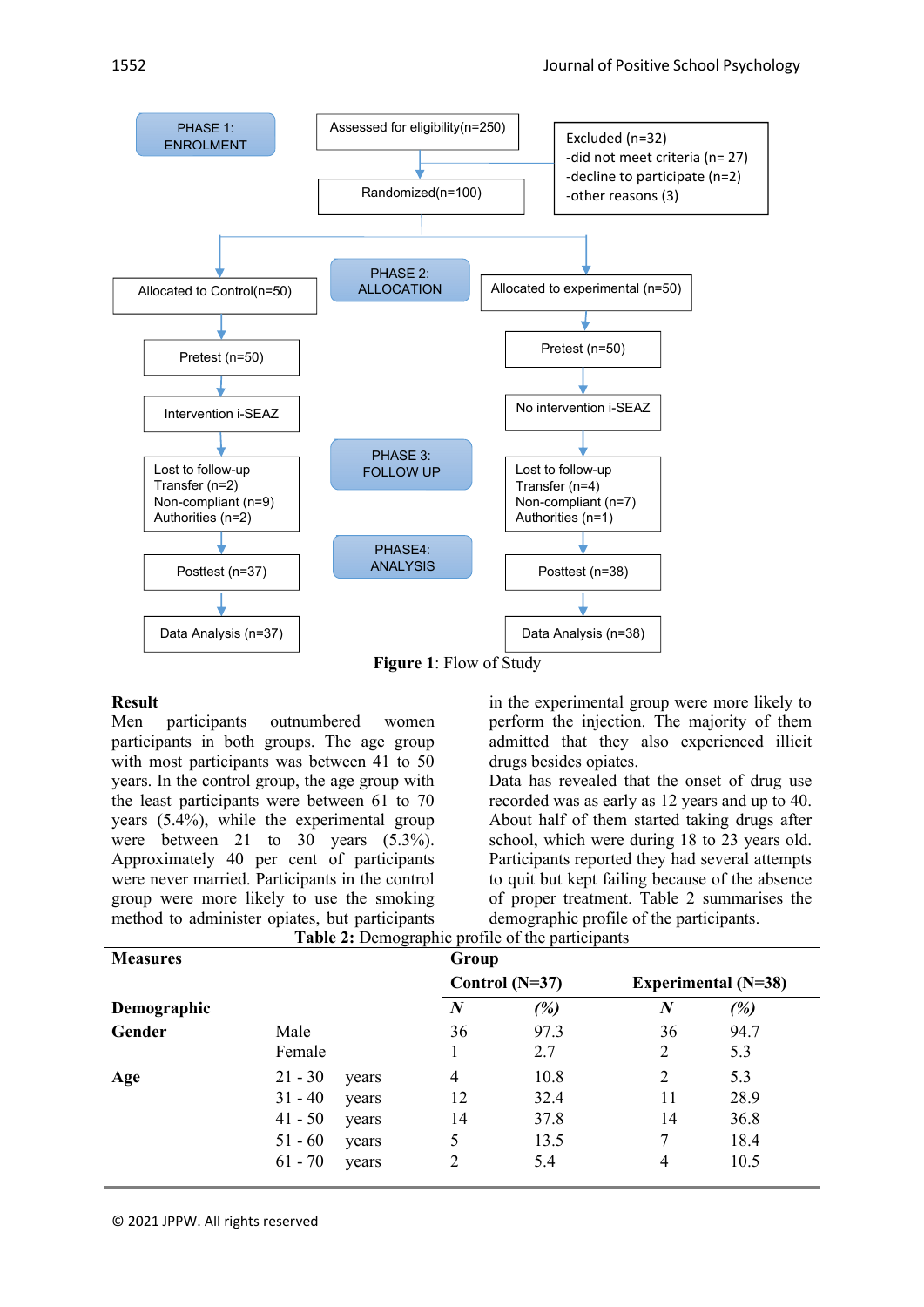| Single          | 15               | 40.5     | 16             | 42.1 |
|-----------------|------------------|----------|----------------|------|
| Married         | 17               | 45.9     | 15             | 39.5 |
| Widow/Widower   | 5                | 13.5     | 7              | 18.4 |
| Unemployed      | 8                | 21.6     | 3              | 7.9  |
| Odd jobs        | 14               | 37.8     | 15             | 39.5 |
| Employed        | 1                | 2.7      | 3              | 7.9  |
| <b>Business</b> | 14               | 37.8     | 17             | 44.7 |
| $0 - 10$ years  | 12               | 32.4     | 13             | 34.2 |
| $11 - 20$ years | 15               | 40.5     | 13             | 34.2 |
| 21 - 30 years   | 10               | 27       | 12             | 31.5 |
| Yes             | 32               | 86.5     | 35             | 92.1 |
| No              | 5                | 13.5     | 3              | 7.9  |
| Smoke           | 23               | 62.2     | 15             | 39.5 |
| Intravenous     | 10               | 27       | 22             | 57.9 |
| Snort           | 4                | 10.8     | $\mathbf{1}$   | 2.6  |
| 12 - 17 years   | 10               | 27       | 7              | 18.4 |
| 18 - 23 years   | 19               | 51.4     | 17             | 44.7 |
| 24 - 29 years   | 6                | 16.2     | 11             | 29   |
| 30 - 35 years   | $\overline{2}$   | 5.4      | $\overline{2}$ | 5.3  |
| 36 - 41 years   | $\boldsymbol{0}$ | $\theta$ | $\mathbf{1}$   | 2.6  |
| Yes             | 24               | 64.9     | 17             | 44.7 |
| No              | 13               | 35.1     | 21             | 55.3 |
|                 | of               |          |                |      |

ANCOVA analysis is used to examine this difference with pretests score as a covariate was carried out. Analysis of covariance showed a significant difference between pretest and posttest for control and experimental groups. Thus, a follow-up test was conducted. Post Hoc test with Bonferroni correction revealed that self-determination for the experimental group was significantly higher than self-determination in the control group. Overall, the findings indicated that adding the i-SEAZ treatment into existing methadone treatment significantly improved self-determination among patients.

Based on results from ANCOVA analysis in Table 3, there was a significant difference between the control group and experimental group (F = 5.022, p < .05,  $np2 = 0.65$ ), with a large effect size according to Cohen (1988). Thus, it explained the difference between pretest and posttest for both groups on selfdetermination. Further details on analysis were shown in Table 4. The experimental group has higher mean score ( $M = 5.617$ ,  $SE = .075$ ) compared to the control group ( $M = 5.378$ , SE = .076), using the posttest adjusted mean scores.

|                                                                                                                                                                                                                                                                                                          | <b>Table 5:</b> ANCOVA Analysis for Self-Determination |                     |               |         |      |                |
|----------------------------------------------------------------------------------------------------------------------------------------------------------------------------------------------------------------------------------------------------------------------------------------------------------|--------------------------------------------------------|---------------------|---------------|---------|------|----------------|
| <b>Source</b>                                                                                                                                                                                                                                                                                            | <b>Type</b>                                            | Ш<br>Df             | Mean          | F       | Sig. | Partial Eta    |
|                                                                                                                                                                                                                                                                                                          | Sum                                                    | Of                  | <b>Square</b> |         |      | <b>Squared</b> |
|                                                                                                                                                                                                                                                                                                          | <b>Squares</b>                                         |                     |               |         |      |                |
| Corrected Model                                                                                                                                                                                                                                                                                          | $1.076^{\circ}$                                        | 2                   | .538          | 2.524   | .087 | .066           |
| Intercept                                                                                                                                                                                                                                                                                                | 71.040                                                 |                     | 71.040        | 333.249 | .000 | .822           |
| PREdetermination                                                                                                                                                                                                                                                                                         | .005                                                   |                     | .005          | .023    | .880 | .000           |
| Group                                                                                                                                                                                                                                                                                                    | 1.071                                                  |                     | 1.071         | 5.022   | .028 | .065           |
| Error                                                                                                                                                                                                                                                                                                    | 15.349                                                 | 72                  | .213          |         |      |                |
| Total                                                                                                                                                                                                                                                                                                    | 2284.751                                               | 75                  |               |         |      |                |
| Corrected Total                                                                                                                                                                                                                                                                                          | 16.425                                                 | 74                  |               |         |      |                |
| $P_{\rm C}$ $P_{\rm C}$ $P_{\rm C}$ $P_{\rm C}$ $P_{\rm C}$ $P_{\rm C}$ $P_{\rm C}$ $P_{\rm C}$ $P_{\rm C}$ $P_{\rm C}$ $P_{\rm C}$ $P_{\rm C}$ $P_{\rm C}$ $P_{\rm C}$ $P_{\rm C}$ $P_{\rm C}$ $P_{\rm C}$ $P_{\rm C}$ $P_{\rm C}$ $P_{\rm C}$ $P_{\rm C}$ $P_{\rm C}$ $P_{\rm C}$ $P_{\rm C}$ $P_{\rm$ |                                                        | $\bigcap$ $\bigcap$ |               |         |      |                |

| <b>Table 3:</b> ANCOVA Analysis for Self-Determination |  |
|--------------------------------------------------------|--|
|                                                        |  |

*a. R Squared = .066 (Adjusted R Squared = .040)*

| <b>Table 4:</b> Standardised mean scores for Self-Determination |
|-----------------------------------------------------------------|
|                                                                 |

| $\sim$<br>Group<br>- | . .<br>$\mathbf{M}$ on<br>-an | rror |
|----------------------|-------------------------------|------|
|                      |                               |      |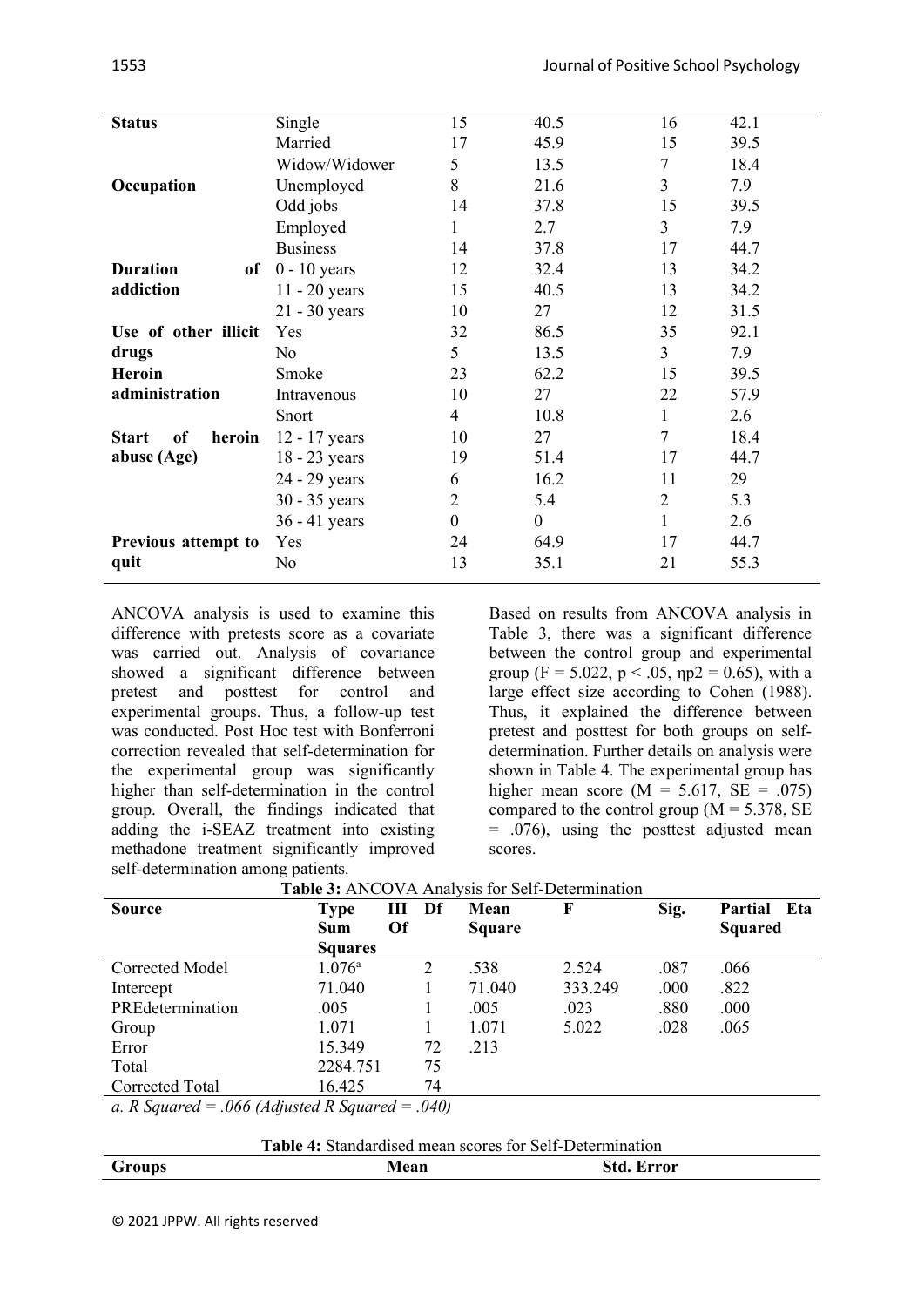| $\sqrt{ }$<br>control | 5.378a | ' C<br>$\cdot$ v $\prime$ |
|-----------------------|--------|---------------------------|
| $E_{\text{max}}$      | 5.617a | $\cdot$                   |

*a. Covariates appearing in the model are evaluated at the following values: PREdetermination= 4.5677.*

As the difference found was significant, a Bonferroni Post Hoc test was conducted to identify which group contributed to the significant difference seen. In addition, adjusted post-tests scores were used. Results in **Table 5:** ANCOVA Analysis for Self-Determination

Table 5 indicated that the experimental group contributed significantly more selfdetermination after participating in the i-SEAZ treatment than the control group ( $MD = .239$ , p  $< .05$ ).

| (I) Group    | $(J)$ Group  | Mean Difference (I- Std. Error |      | $\text{Sig.}^{\text{B}}$ |
|--------------|--------------|--------------------------------|------|--------------------------|
| Control      | Experimental | $-.239*$                       | .107 | .028                     |
| Experimental | Control      | $239*$                         | .107 | .028                     |

*\*. The mean difference is significant at the .05 level.*

*b. Adjustment for multiple comparisons: Bonferroni.*

### *External Motivation*

Table 6 showed a significant difference between the External Motivation of experimental and control groups ( $F = 9.765$ , p  $<$  .05,  $np2 = 0.119$ ), with a large effect size according to Cohen (1988). This finding indicated that the External Motivation subconstruct in the post-tests results for both

groups differed significantly from the pretest results. Details on analysis were shown in Table 7. Using adjusted post-tests mean score, the experimental group obtained higher External Motivation ( $M = 4.692$ ,  $SE = .165$ ) compared to control group ( $M = 3.958$ ,  $SE =$ .167).

**Table 6:** ANCOVA analysis for External Motivation sub-construct

| <b>Source</b>                                               | Type III Sum df |    | Mean          | F      | Sig. | Partial<br>Eta |
|-------------------------------------------------------------|-----------------|----|---------------|--------|------|----------------|
|                                                             | of Squares      |    | <b>Square</b> |        |      | <b>Squared</b> |
| Corrected Model                                             | $11.801^{a}$    | 2  | 5.901         | 5.763  | .005 | .138           |
| Intercept                                                   | 86.338          |    | 86.338        | 84.325 | .000 | .539           |
| PREexternal                                                 | 1.030           |    | 1.030         | 1.006  | .319 | .014           |
| Group                                                       | 9.998           |    | 9.998         | 9.765  | .003 | .119           |
| Error                                                       | 73.719          | 72 | 1.024         |        |      |                |
| Total                                                       | 1491.688        | 75 |               |        |      |                |
| Corrected Total                                             | 85.520          | 74 |               |        |      |                |
| $\alpha$ D Concurred $=$ 120 (Adicated D Concurred $=$ 114) |                 |    |               |        |      |                |

*a. R Squared = .138 (Adjusted R Squared = .114)*

**Table 7:** Standardised post-tests mean scores for External Motivation

| Group        | Mean               | <b>Std. Error</b> |
|--------------|--------------------|-------------------|
| Control      | $3.958^{a}$        | .167              |
| Experimental | 4.692 <sup>a</sup> | .165              |

*a. Covariates appearing in the model are evaluated at the following values: PREexternal= 3.5367* Since the group difference was found significant, a Post Hoc analysis with Bonferroni correction was carried out using the adjusted mean score of the posttest. The purpose was to identify which group significantly contributed to the observed difference. Table 8 showed the result details of .05).

the Post Hoc Bonferroni tests. Patients in the experimental group were significantly improved in terms of External Motivation when they received i-SEAZ treatment during their methadone treatment compared to patients in the control group (MD = .734,  $p \le$ 

| (I) Group | $(J)$ Group  | Mean Difference (I-J) Std. Error Sig.b |      |
|-----------|--------------|----------------------------------------|------|
| Control   | Experimental | $-.734*$                               | .003 |

© 2021 JPPW. All rights reserved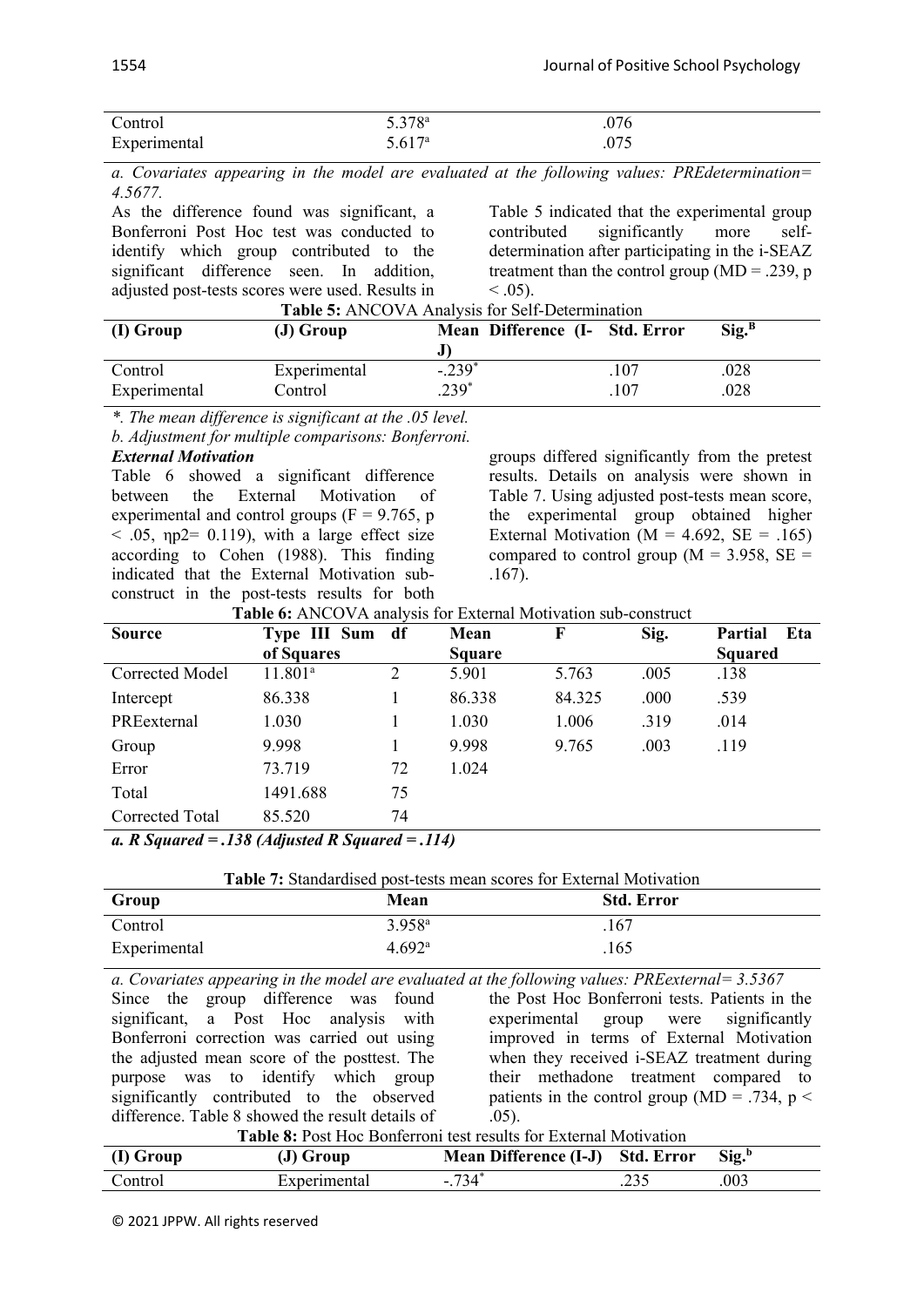| $\overline{\phantom{a}}$<br>.<br>nentai<br>æ<br>⊷ | **^***<br>.vu<br>__ | ---<br>_____ | 003 |
|---------------------------------------------------|---------------------|--------------|-----|
|---------------------------------------------------|---------------------|--------------|-----|

*\*. The mean difference is significant at the .05 level.*

*b. Adjustment for multiple comparisons: Bonferroni.*

## *Internal Motivation*

Table 9 showed the difference seen between experimental and control groups for Internal Motivation sub-construct was not significant  $(F (1,72) = 1.851, p > .05, np2 = 0.002).$ Details of analysis using standardised mean scores for both experimental and control groups are shown in Table 10. This study **Table 9:** ANCOVA Analysis for Internal Motivation

indicated that despite having a higher standardised mean score for the Internal Motivation sub-construct in the post-tests result, patients in the experimental group  $(M =$ 6.082,  $SE = .102$ ) were not significantly performing better than patients in the control group ( $M = 6.277$ ,  $SE = .101$ ).

| <b>THUIC</b> 7. THROO WITTHING YOU THINKING INTO A VALION |                   |    |               |         |      |                |  |
|-----------------------------------------------------------|-------------------|----|---------------|---------|------|----------------|--|
| <b>Source</b>                                             | Type III Sum df   |    | Mean          | F       | Sig. | Partial<br>Eta |  |
|                                                           | of Squares        |    | <b>Square</b> |         |      | <b>Squared</b> |  |
| <b>Corrected Model</b>                                    | .851 <sup>a</sup> |    | .426          | 1.108   | .336 | .030           |  |
| Intercept                                                 | 114.193           |    | 114.193       | 297.151 | .000 | .805           |  |
| PREinternal                                               | .163              |    | .163          | .425    | .516 | .006           |  |
| Group                                                     | .711              |    | .711          | 1.851   | .178 | .025           |  |
| Error                                                     | 27.669            | 72 | .384          |         |      |                |  |
| Total                                                     | 2893.512          | 75 |               |         |      |                |  |
| Corrected Total                                           | 28.521            | 74 |               |         |      |                |  |

*a. R Squared = .030 (Adjusted R Squared = .003)*

| <b>Table 10:</b> Standardised post-tests mean scores for Internal Motivation |                    |                   |  |  |  |
|------------------------------------------------------------------------------|--------------------|-------------------|--|--|--|
| Group                                                                        | Mean               | <b>Std. Error</b> |  |  |  |
| Control                                                                      | 6.082 <sup>a</sup> | .102              |  |  |  |
| Experimental                                                                 | 6.277 <sup>a</sup> | .101              |  |  |  |

*a. Covariates appearing in the model are evaluated at the following values: PREinternal = 5.2570.*

*Seeking Help* Table 11 showed the difference seen between experimental and control groups for Seeking Help sub-construct was not significant (F  $(1,72) = 0.16$ ,  $p > .05$ ,  $np2 = 0.002$ ). Table 12 showed the details of the results when

analysed using standardised mean scores. In the post-tests result, the control group  $(M =$ 5.834,  $SE = .151$ ) obtained higher mean score that was not significantly differ from the mean score of experimental groups' ( $M = 5.807$ , SE  $= .149$ ).

| Table 11: ANCOVA Analysis for Seeking Help |  |  |
|--------------------------------------------|--|--|

| <b>EXAMPLE 11.</b> THREE FILE IN THE FOLLOWING TRIP |                   |    |                    |         |      |                       |  |
|-----------------------------------------------------|-------------------|----|--------------------|---------|------|-----------------------|--|
| <b>Source</b>                                       | Type III Sum df   |    | <b>Mean Square</b> | - F     | Sig. | <b>Partial</b><br>Eta |  |
|                                                     | of Squares        |    |                    |         |      | <b>Squared</b>        |  |
| Corrected Model                                     | .112 <sup>a</sup> |    | .056               | .066    | .936 | .002                  |  |
| Intercept                                           | 141.532           |    | 141.532            | 166.941 | .000 | .699                  |  |
| PREseeking                                          | .099              |    | .099               | .117    | .733 | .002                  |  |
| Group                                               | .013              |    | .013               | .016    | .900 | .000                  |  |
| Error                                               | 61.041            | 72 | .848               |         |      |                       |  |
| Total                                               | 2601.583          | 75 |                    |         |      |                       |  |
| Corrected Total                                     | 61.153            | 74 |                    |         |      |                       |  |
| .                                                   |                   |    |                    |         |      |                       |  |

*a. R Squared = .002 (Adjusted R Squared = -.026)*

| <b>Table 12:</b> Standardised posttests mean scores for Seeking Help sub-construct |                    |                   |  |  |
|------------------------------------------------------------------------------------|--------------------|-------------------|--|--|
| Group                                                                              | Mean               | <b>Std. Error</b> |  |  |
| Control                                                                            | 5.834 <sup>a</sup> | .151              |  |  |
| Experimental                                                                       | 5.807 <sup>a</sup> | 149               |  |  |

*a. Covariates appearing in the model are evaluated at the following values: PREseeking= 4.4178 Confidence of treatment*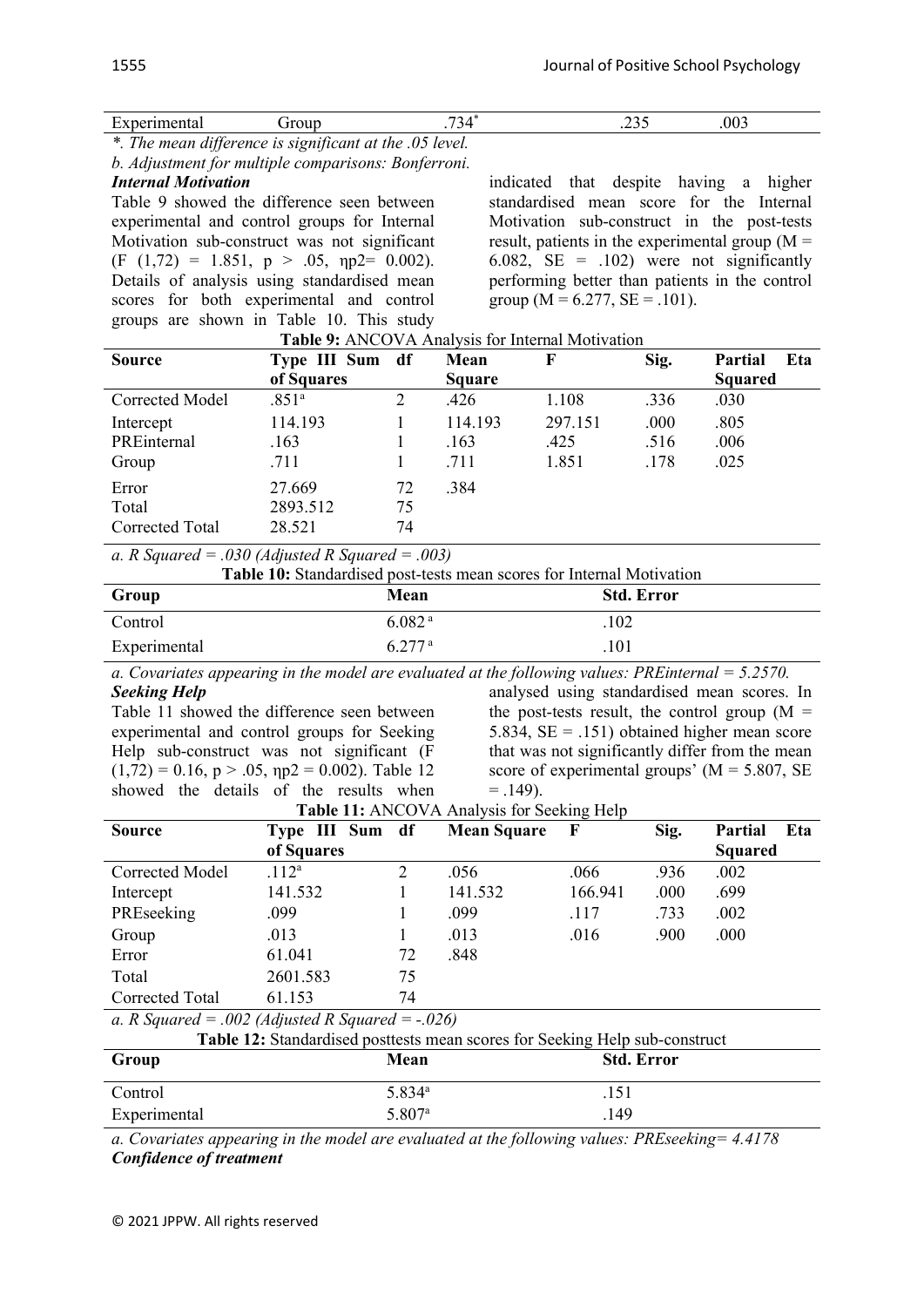for the experimental group ( $M = 4.427$ ,  $SE =$ .162) not vary much from the control group's  $(M = 4.484, SE = .159)$  when analyzed using standardized post-tests scores.

| <b>Source</b>                                       | Type III Sum df                                                           |                    | Mean          | F                 | Sig. | Eta<br><b>Partial</b> |
|-----------------------------------------------------|---------------------------------------------------------------------------|--------------------|---------------|-------------------|------|-----------------------|
|                                                     | of Squares                                                                |                    | <b>Square</b> |                   |      | <b>Squared</b>        |
| Corrected Model                                     | .078 <sup>a</sup>                                                         | 2                  | .039          | .040              | .961 | .001                  |
| Intercept                                           | 92.625                                                                    |                    | 92.625        | 95.975            | .000 | .571                  |
| PREconfidence                                       | .016                                                                      |                    | .016          | .017              | .896 | .000                  |
| Group                                               | .061                                                                      |                    | .061          | .063              | .803 | .001                  |
| Error                                               | 69.487                                                                    | 72                 | .965          |                   |      |                       |
| Total                                               | 1558.760                                                                  | 75                 |               |                   |      |                       |
| Corrected Total                                     | 69.565                                                                    | 74                 |               |                   |      |                       |
| a. R Squared = .001 (Adjusted R Squared = $-.027$ ) |                                                                           |                    |               |                   |      |                       |
|                                                     | Table 14: Standardised post-tests mean scores for Confidence of Treatment |                    |               |                   |      |                       |
| Group                                               |                                                                           | Mean               |               | <b>Std. Error</b> |      |                       |
| Control                                             |                                                                           | 4.427 <sup>a</sup> |               | .162              |      |                       |

*a. Covariates appearing in the model are evaluated at the following values: PREconfidence = 4.0560.*

Experimental 4.484<sup>a</sup> .159

## **Discussion**

This study aimed to effectively integrate SDT and SAT to develop self-determination in opiate dependents in Methadone treatment. To our knowledge, the current study was the first to test a fully integrated model of SDT and SAT in a motivation context while using randomised control trial. Furthermore, previous studies tested specific concepts from each theory rather than all theoretical constructs from SDT and SAT (Ahmad, Din & Chua, 2013; Hussin, Alias, Othman, & Abd Razak, 2014). In addition, this research answered the call from SDT researchers for integrating SDT with other prominent theories and added to the general literature on theory integration (Nigg, Allegrante & Ory, 2002).

The study indicated that the integrated treatment significantly affected external motivation but not internal motivation, seeking help, or treatment confidence. Motivation is a consistently strong drive in one's change, whether from within or outside themself. According to Ryan & Deci (2000), this external motivation arises from external stimuli to motivate the individual to perform an activity that benefits him. The external motivation provided in the treatment is that recognising and appreciating participants' privileges and skills positively impacted the development of one's self-concept. Therefore, patients would be positively motivated to heal as a result of these external development factors. This viewpoint is consistent with Ryan & Deci (2000), who believe that motivation is ongoing and that external motivating impulses can lead to internal motivation.

To identify the causes contributing to the insignificant results of the three sub-constructs of self-determination, we have identified several contributing factors. First, internal motivating elements remain a challenging challenge to tackle, owing to the severe physical and psychological impacts of opioid dependence. These challenges are related to drug addictive behavior (Heather, 2017) and compulsive behavior (Foddy & Savulescu, 2010; Gould, 2010; Pickard, 2012). It can be demonstrated by a study by Almeman et al. (2017), which showed that even when Methadone was provided to patients optimally to avoid treatment dropout, craving and drugseeking behavior were still present. In addition, Sayegh et al. (2017) found that the significant role of intrinsic and extrinsic motivation in drug treatment is still unclear, especially when considering the potential impacts of each drug. Sayegh and colleagues concluded that treatments aimed at improving extrinsic motivation are challenging to enhance intrinsic motivation. It is supported by the SDT, which defines change as the progression of a process through externally controlled behaviors that are compatible with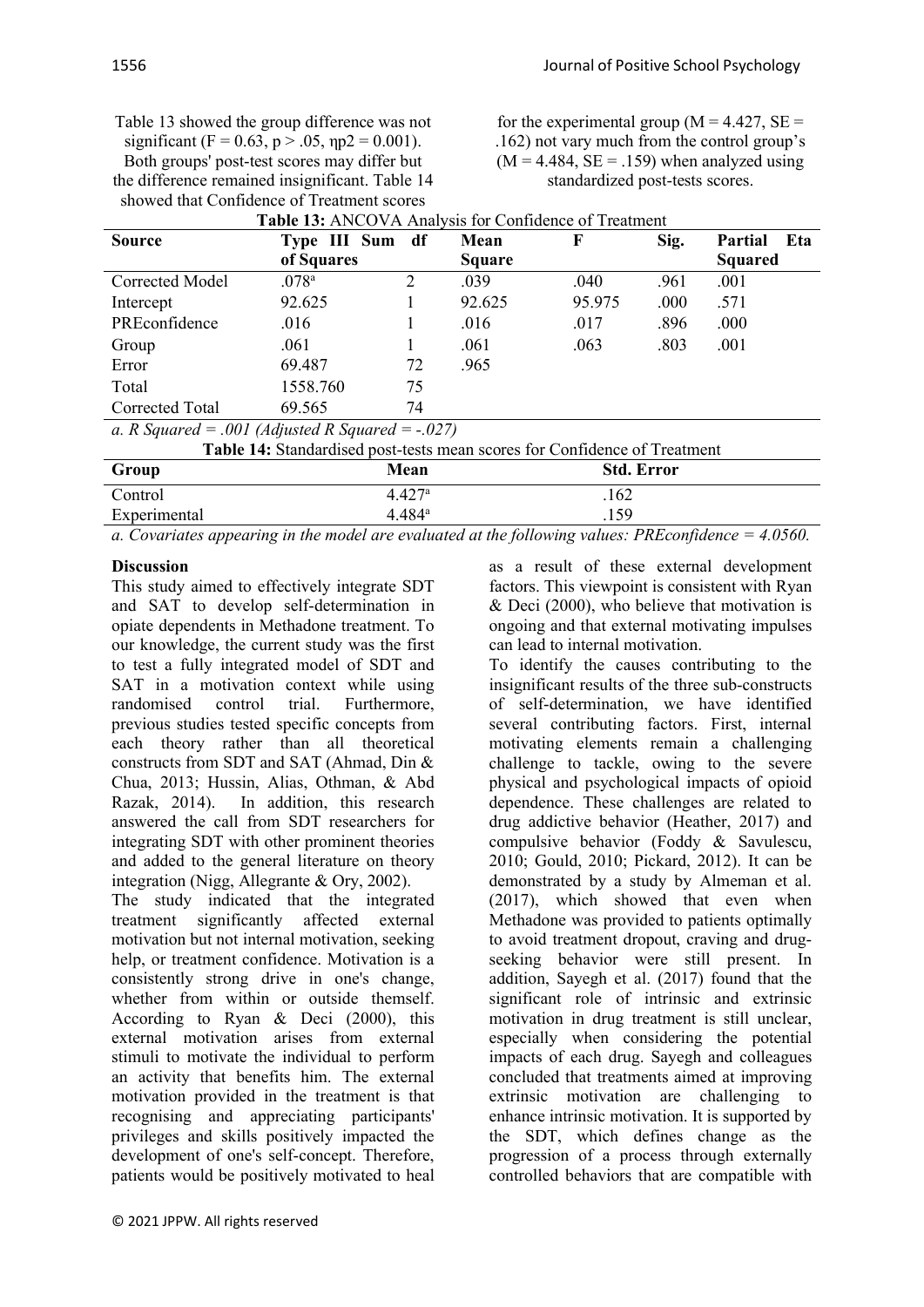one's own beliefs and aims (Deci & Ryan, 1985).

Furthermore, relapse is frequently linked to the influence of intrapersonal factors. The three critical hurdles in treating addiction are the importance of motivation for recovery, behavioral changes to quit drugs, and the drive to maintain recovery (Sussman &. Workaholism, 2012), and these challenges affect success (Baba et al., 2018). Effective treatment is complicated and demanding because OUD is a chronic disease that requires continuous medication, behavioral counseling, more excellent protection, and screening and treatment for infectious diseases and psychiatric comorbidity (SAMHSA, 2015). Previously, the Department of Health and Human Services of the United States of America stated that it is common for patients receiving Methadone to return to heroin and other illegal drugs throughout treatment (Workowski, Levine & Wasserheit, 2002). Brady, Back, and Greenfield (2009) explains that effective treatment is still complex for populations of opioid use disorders (OUDs) because they differ in etiological constructs and addictive substances, motivation for treatment, and causes of relapse, including significant differences between men and women.

More generally, the attitude of seeking help also affects the process and outcomes of MT (Kilpatrick et al., 2000). Since attitudes and beliefs about Methadone play a role in completing treatment, attitudes toward psychological help predict the intention to seek help (Pheko, Chilisa, Balogun & Kgathi, 2013) and affected a person's response to treatment (Schwartz et al., 2008). Since Methadone was first used to treat opioid dependence, patients and healthcare professionals have had various responses and attitudes toward Methadone (Cheong et al., 2019). It showed that the attitudes from both parties, patients and healthcare professionals, towards seeking help might also affect the efficacy of the treatment. People with opioid dependence may need necessary MT and other adjunctive drug treatments (Vijay et al., 2015). Since addiction counseling and therapy are associated with better treatment outcomes, we must provide MT patients with resources on how and where to obtain counseling services and the relative benefits. In addition, health professionals can use skills to promote change in the people who

implement the plan (Cheong et al., 2019; Miller & Rollnick, 2012).

Thirdly, demographic data on the age in this study show that most samples were over 40 years old and have used drugs for more than ten years. A study by Li et al. (2011) found that the motivation score of patients over 40 years old is lower than that of patients under 40 years old. The study linked age to longterm addiction in patients 40 years and older. A similar survey of UMMC found that MT patients over 50 years of age with HIVpositive virus symptoms have difficulty improving their quality of life (Teoh, Yee  $\&$ Danaee, 2018). Therefore, these findings contradict previous studies that reported that older drug users showed higher change levels (Freyer et al., 2005). In other words, patients under the age of 30 experienced decreasing internal motivation and confidence in the treatment. Most 40-year-old patients are enthusiastic, less receptive, and less interested in incentive programs. They just came forward to the clinic for taking Methadone with minimal initiative in improving themself. In addition to the age factor, it also predicts that long-term opioid dependence affects the study. The reason for this situation can be a long history of drug use and a lifestyle that has become accustomed to drug use (Li et al., 2011). This situation makes it difficult for patients to be internally motivated to the treatment. Therefore, it would be challenging for them to succeed in recovery. These findings support the self-service cognitive distortion model introduced by Barriga and Gibbs (1996) when describing the role of cognitive structure in the ABC model. According to this model, opioid addicts need a relatively long time to regain their mood (A) and remain in a painful emotional state for a long time (B). This situation would slow down the transformation process of drug addicts. Over time, the relapse is not for pleasure but to avoid withdrawal symptoms.

## **Limitation**

This study provides important information on the effect of treatment bases on integrated SDT and SAT on self-determination in a sample of opiate dependents. Nevertheless, there are important avenues for research in this field. For example, future studies might consider polydrug use prevalent among heroin-dependent patients (Chen et al., 2019) since the finding shows that the relapse risk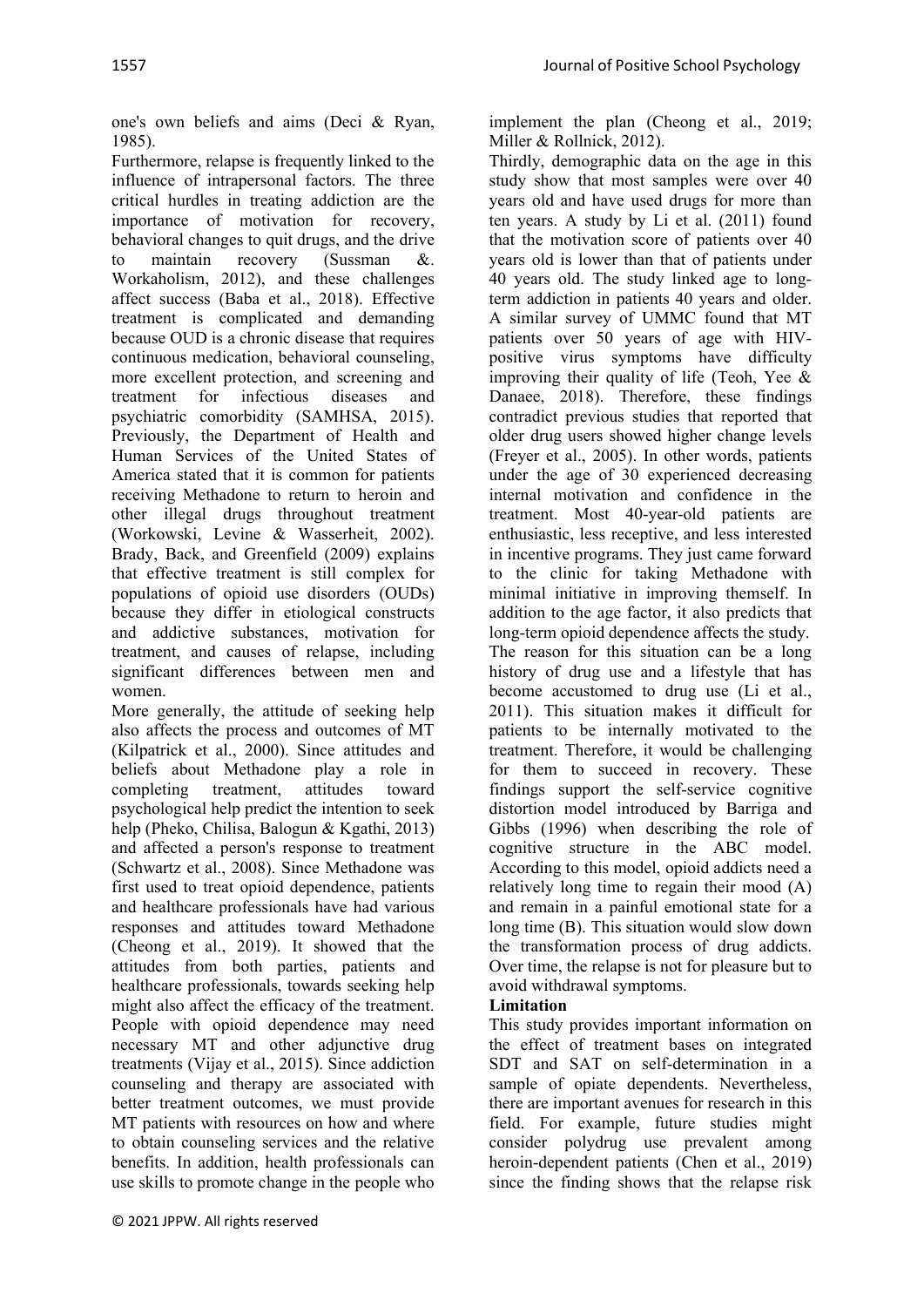among heroin polydrug users differs from single-drug users (Zielinski et al., 2016). This present study also did not test the treatment effect on gender. Therefore, it represents a limitation and an area for future research. While data from the National Anti- Drugs Agency, Ministry of Home Affairs in Malaysia, indicate women represented fewer than 5% of individuals with a substance use problem, Malaysian women may have different treatment needs. Methodologically, future studies would benefit from accessing larger and more representative samples of MT patients in Malaysia. This study comprised a small selection of patients from Klang Valley, Malaysia. Further research replicating the current findings in a larger sample that includes other regions. In addition, future research should also test other demographic variables that might affect MT engagement, such as employment and socioeconomic status. **Conclusion**

Despite that, this individual psycho-education had no impact on some of the sub-constructs in self-determination; the integrated model still partially supported the addiction treatment. The result suggests that combining the Self-Determination Theory and the Self-Awareness Theory can hold together in one model treatment to increase the self-determination among opiate use disorders. This integrative insight is essential when looking at the broader behavior problem of addiction dependence. Instead of amassing mini-literature for any specific theory, we may gain more insight and knowledge of motivation to change the process of addictive behavior if we join theoretical forces. However, we still need future research testing integrative models to augment our understanding of the constructs leading to participation in self-determination.

# **Acknowledgments**

This is a project under the Putra Grant (GP-IPM/2021/ 9704100) awarded by Universiti Putra Malaysia.

# **References**

Ahmad, P. H. M., Din, M. S. C., & Chua, B. S. (2013). Kesan Latihan Strategi Kaunseling Adaptasi Motivational INterviewing (AMI) Terhadap Kaunselor Peltih. *Journal of Psyhology & Human Development*, *1*(1), 22– 28.

Ali, N., Aziz, S. A., Nordin, S., Mi, N. C., Abdullah, N., Paranthaman, V., Mahmud, M., Yee, A., & Danaee, M. (2018). Evaluation of Methadone Treatment in Malaysia: Findings from the Malaysian Methadone Treatment Outcome Study (MyTOS). *Substance Use and Misuse*, *53*(2), 239–248. https://doi.org/10.1080/10826084.2017.13856 30

Almeman, A. A., Ismail, R., & Mohamad, N. (2017). Methadone Maintenance Therapy (MMT) in Malaysia: An observational clinical study. *Australasian Medical Journal* 10(4): 314. https://doi.org/10.21767/AMJ.2017.2881 American Psychiatric Association (APA). Diagnostic and statistical manual of mental disorders (5th ed.). American Psychiatric Publishing Incorporated. 2013.

Ayres, R., Ingram, J., Rees, A., Neale, J., Beattie, A., & Telfer, M. (2014). Enhancing motivation within a rapid opioid substitution treatment feasibility RCT: a nested qualitative study. *Substance Abuse Treatment, Prevention, and Policy*, *9*, 44. https://doi.org/10.1186/1747-597X-9-44

Baba, H., Wan Sulaiman, W. S., Ibrahim, F., & Kusenin, N. S. @. (2018). Faktor-Faktor Penyumbang Kecenderungan Situasi Berisiko Tinggi Dalam Kalangan Penagih Dadah Berulang Di Malaysia. *Jurnal Psikologi Malaysia*, *32*(2), 26–41.

Banazadeh, N., Kheradmand, A., & Abedi, H. (2009). Opiate dependents' experiences of the therapeutic relationship in methadone centers; a qualitative study. *Addiction & Health*, *1*(1), 12–18.

http://www.ncbi.nlm.nih.gov/pubmed/2449407 7%0Ahttp://www.pubmedcentral.nih.gov/artic lerender.fcgi?artid=PMC3905499

Barriga, A. Q., & Gibbs, J. C. (1996). Measuring cognitive distortion in antisocial youth: Development and preliminary validation of the "how i think questionnaire." *Aggressive Behavior*, *22*(5), 333–343. https://doi.org/10.1002/(SICI)1098-

2337(1996)22:5<333::AID-AB2>3.0.CO;2-K Brady, K. T., Back, S. E., & Greenfield, S. F. (2009). *Women and addiction: A comprehensive handbook.* Guilford Press.

Brankaert, R., Ouden, E. Den, Buchenau, M., Suri, J. F., de Valk, L., Bekker, T., Eggen, B., Hutchinson, H., Mackay, W., Westerlund, B., Bederson, B. B., Druin, A., Plaisant, C., Beaudouin-Lafon, M., Conversy, S., Evans, H., Hansen, H., Roussel, N., Eiderbäck, B., …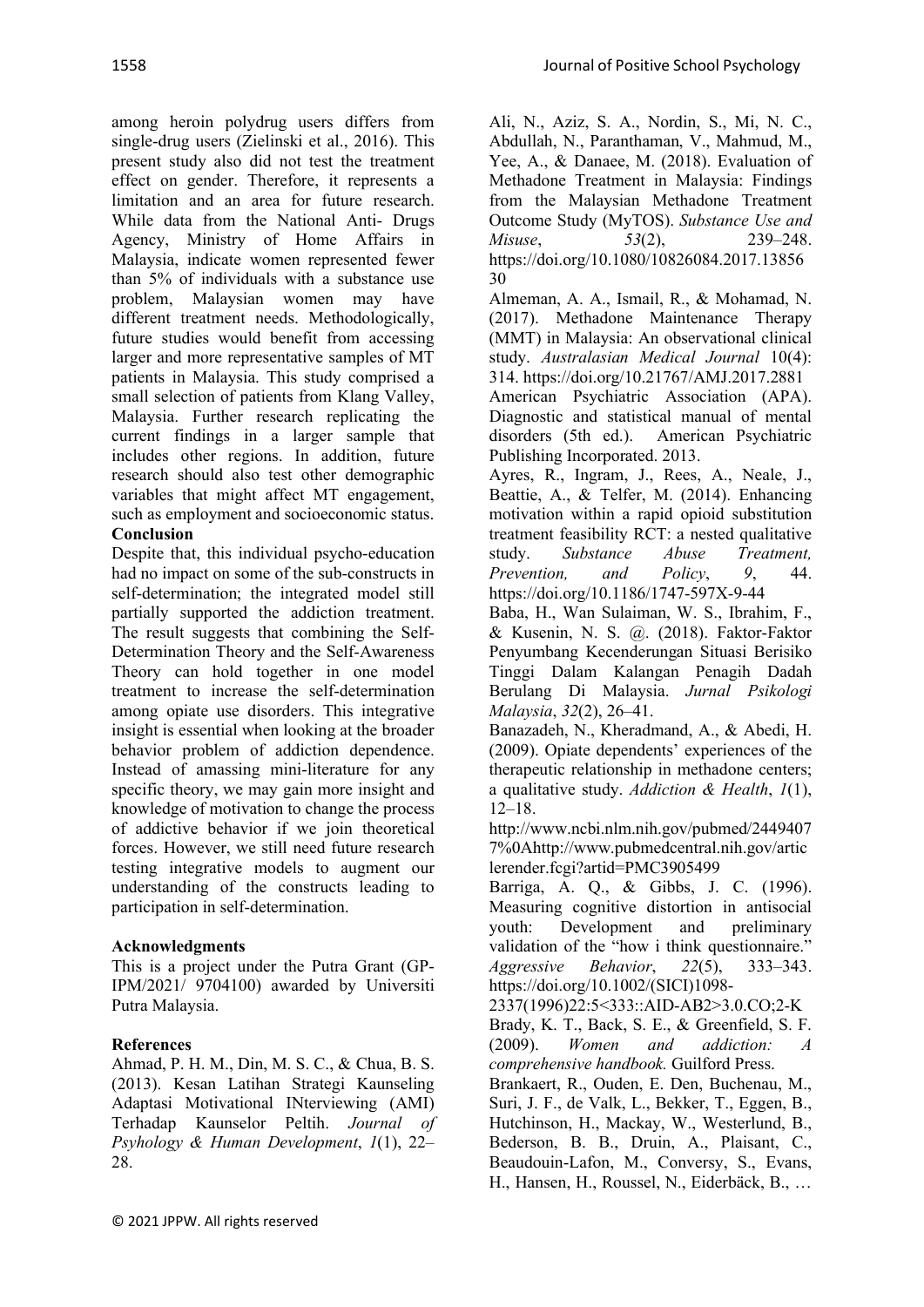Bozarth, M. A. (2009). Experiential Probes: probing for emerging behavior patterns in everyday life. *International Journal of Design*, *9*(1), 2880–2888.

http://www.nytimes.com/2008/05/25/us/25agi ng.html?\_r=0%0Ahttp://portal.acm.org/citatio n.cfm?doid=1541948.1541999%0Ahttp://ww w.tandfonline.com/loi/ceer20%0Ahttp://dx.doi .org/10.1080/13504620802148881%0Ahttp://

www.tandfonline.com/%0Ahttp://www.tandfo nline.com/action/

Brody, L. R., Jack, D. C., Bruck-Segal, D. L., Ruffing, E. G., Firpo-Perretti, Y. M., Dale, S. K., Weber, K. M., & Cohen, M. H. (2016). Life Lessons from Women with HIV: Mutuality, Self-Awareness, and Self-Efficacy. *AIDS Patient Care and STDs*, *30*(6), 261–273. https://doi.org/10.1089/apc.2016.0031

Brown, K. W., & Ryan, R. M. (2003). The Benefits of Being Present: Mindfulness and Its Role in Psychological Well-Being. *Journal of Personality and Social Psychology*, *84*(4), 822–848. https://doi.org/10.1037/0022- 3514.84.4.822

Burns, L. (2014). World Drug Report 2013 By United Nations Office on Drugs and Crime New York: United Nations, 2013ISBN: 978- 92-1-056168-6, 151 pp. Grey literature*. Drug and Alcohol Review, 33*(2), 216– 216*.* https://doi.org/10.1111/dar.12110

Chan, G. H. Y., Wing Lo, T., Tam, C. H. L., & Lee, G. K. W. (2019). Intrinsic motivation and psychological connectedness to drug abuse and rehabilitation: The perspective of selfdetermination. *International Journal of Environmental Research and Public Health*, *16*(11).

https://doi.org/10.3390/ijerph16111934

Chen, T., Zhong, N., Du, J., Li, Z., Zhao, Y., Sun, H., Chen, Z., Jiang, H., & Zhao, M. (2018). Polydrug use patterns and their impact on relapse among heroin-dependent patients in Shanghai, China. *Addiction*, 259–267. https://doi.org/10.1111/add.14451

Cheong, K. H., Vaughan, E. L., Lau, P. L., & Gonzalez, N. (2020). Help seeking attitudes and illegal drug use among methadone maintenance therapy patients in Malaysia. *Addiction Research and Theory*, *28*(1), 46–52. https://doi.org/10.1080/16066359.2019.15798 02

Cleverley, K., Grenville, M., & Henderson, J. (2018). Youths Perceived Parental Influence on Substance Use Changes and Motivation to Seek Treatment. *Journal of Behavioral Health* 

*Services and Research*, *45*(4), 640–650. https://doi.org/10.1007/s11414-018-9590-2

Cohen, J. (1988). *Statistical power analysis for the behavioral sciences.* New Jersey: Lawrence Erlbaum Associates Inc.

Cornelius, T., Earnshaw, V. A., Menino, D., Bogart, L. M., & Levy, S. (2017). Treatment motivation among caregivers and adolescents with substance use disorders. *J Subst Abuse*<br>Treat... 75. 10–16. *Treat.*, 75, https://doi.org/10.1016/j.jsat.2017.01.003

Deci, E. L., & Ryan, R. M. (1985). The general causality orientations scale: Selfdetermination in personality. *Journal of Research in Personality*, *19*(2), 109–134. https://doi.org/10.1016/0092-6566(85)90023-6 Engin, E., & Cam, O. (2009). Validity and reliability study of the Turkish psychiatric nurses of job motivation scale. *Journal of Psychiatric and Mental Health Nursing*, *16*(5), 462–472. https://doi.org/10.1111/j.1365- 2850.2009.01402.x

Fenigstein, A., Scheier, M. F., & Buss, A. H. (1975). Public and private self-consciousness: Assessment and theory. *Journal of Consulting and Clinical Psychology*, *43*(4), 522–527. https://doi.org/10.1037/h0076760

Fishbein, M., & Yzer, M. C. (2003). Using theory to design effective health behavior interventions. *Communication Theory*, *13*(2), 164–183. https://doi.org/10.1111/j.1468- 2885.2003.tb00287.x

Foddy, B., & Savulescu, J. (2010). A Liberal Account of Addiction. *Philosophy, Psychiatry, & Psychology*, *17*(1), 1–22. https://doi.org/10.1353/ppp.0.0282

Freyer, J., Tonigan, J. S., Keller, S., Rumpf, H. J., John, U., & Hapke, U. (2005). Readiness for change and readiness for help-seeking: A composite assessment of client motivation. *Alcohol and Alcoholism*, *40*(6), 540–544. https://doi.org/10.1093/alcalc/agh195

Goodman, I., Peterson-Badali, M., & Henderson, J. (2011). Understanding motivation for substance use treatment: The role of social pressure during the transition to adulthood. *Addictive Behaviors*, *36*(6), 660– 668.

https://doi.org/10.1016/j.addbeh.2011.01.011

Gould, T. J. (2010). Addiction and cognition. *Addiction Science & Clinical Practice*, *5*(2), 4–14.

Grant, A. M., Unit, C. P., Wales, S., Franklin, J., Langford, P., & Psychology, C. (2002). The self-reflection and insight scale: A new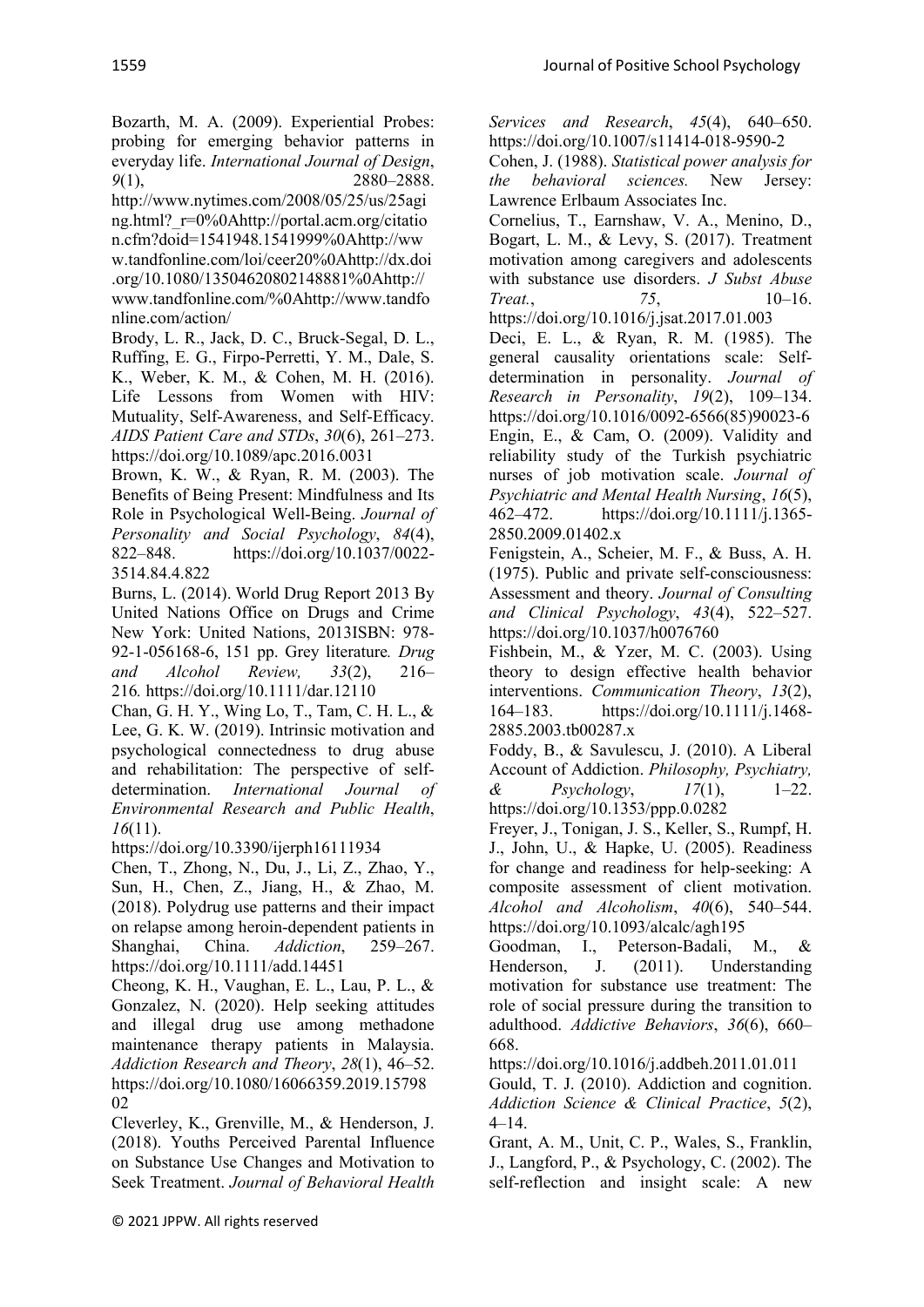measure of private self-consciousness. *Social Behavior and Personality*, *30*(8), 821–836.

Hagger, M., & Chatzisarantis, N. (2008). Selfdetermination Theory and the psychology of exercise. *International Review of Sport and Exercise Psychology*, *1*(1), 79–103. https://doi.org/10.1080/17509840701827437

Hair, J. F., Anderson, R. E., Babin, B. J., & Black, W. C. (2010). *Multivariate data analysis: A global perspective* (Vol. 7). Pearson Education.

Hancox, J. E., Quested, E., Ntoumanis, N., & Thøgersen-Ntoumani, C. (2018). Putting selfdetermination theory into practice: application of adaptive motivational principles in the exercise domain. *Qualitative Research in Sport, Exercise and Health*, *10*(1), 75–91. https://doi.org/10.1080/2159676X.2017.13540 59

Heather, N. (2017). Is the concept of compulsion useful in the explanation or description of addictive behaviour and experience? *Addictive Behaviors Reports*, *6*(September 2016), https://doi.org/10.1016/j.abrep.2017.05.002

Hong, N. A., Prisca, Z., Hien, H., Thuc, D. C., & Nhan, N. T. (2017). Factors determining dropping out from treatment among methadone clients: A qualitative study in Can Tho City, Vietnam. *HIV and AIDS Review*, *1*(1), 32–39.

https://doi.org/10.5114/HIVAR.2017.65198 Hser, Y. I., Evans, E., Grella, C., Ling, W., & Anglin, D. (2015). Long-term course of opioid addiction. *Harvard Review of Psychiatry*, *23*(2), 76–89.

https://doi.org/10.1097/HRP.00000000000000 52

Hussin, H., Alias, N. S. B., Othman, M. H., & Razak, N. A. (2014). THE EFFECTS OF COGNITIVE BEHAVIOURAL THERAPY GROUP INTERVENTION ON SELF ESTEEM AMONG DRUG USERS BASED ON AGE Huzili Hussin Nur Salimah Binti Alias Mohamad Hashim Othman Nordin Abd Razak Contribution / Originality. *Journal of Asian Scientific Research*, *4*(11), 618–630.

Kilpatrick, D. G., Acierno, R., Saunders, B., Resnick, H. S., Best, C. L., & Schnurr, P. P. (2000). Risk factors for adolescent substance abuse and dependence: Data from a national sample. *Journal of Consulting and Clinical Psychology, 68(1), 19– 30.* https://doi.org/10.1037/0022-006x.68.1.19

Li, L., Ding, Y., Lai, W., Lin, C., & Luo, W. (2011). Motivational profiles of clients seeking methadone maintenance therapy in China. *Drug and Alcohol Dependence*, *118*(2–3), 335–340.

https://doi.org/10.1016/j.drugalcdep.2011.04.0 14

Malini, C., Shamsudin, A. F., Wahab, N. A. (2018). Effectiveness of methadone maintenance therapy (MMT) and life style improvement among opiate dependent patients registered. *Jurnal Sains Kesihatan Malaysia, 17*(1).

https://ejournal.ukm.my/jskm/article/view/236 84

Miller, W. R., & Carroll, K. M. (Eds.). (2011). Rethinking substance abuse: What the science shows, and what we should do about it. *Guilford Press*.

Miller, W. R., & Rollnick, S. (2012). Meeting in the middle: motivational interviewing and self-determination theory. *International Journal of Behavioral Nutrition and Physical Activity, 9(1),* 

*25.* https://doi.org/10.1186/1479-5868-9-25

Ministry of Health Malaysia, (MOH). (2005). Garis Panduan Kaunseling Methadone. In *Ministry of Health Malaysia*. https://www.pharmacy.gov.my/v2/sites/default /files/document-upload/garis-panduan-

kaunseling-methadone.pdf

Mohamad, N., Bakar, N. H. A., Musa, N., Talib, N., & Ismail, R. (2010). Better retention of Malaysian opiate dependents treated with high dose methadone in methadone maintenance therapy. *Harm Reduction Journal*, *7*, 1–8. https://doi.org/10.1186/1477- 7517-7-30

Mumba, M. N., Findlay, L. J., & Snow, D. E. (2018). Treatment Options for Opioid Use Disorders: A Review of the Relevant Literature. *Journal of Addictions Nursing*, *29*(3), 221–225. https://doi.org/10.1097/JAN.00000000000002

41

Murray, A., Hall, A. M., Williams, G. C., Mcdonough, S. M., Ntoumanis, N., Taylor, I. M., Jackson, B., Matthews, J., Hurley, D. A., & Lonsdale, C. (2015). Effect of a selfdetermination theory - Based communication skills training program on physiotherapists' psychological support for their patients with chronic low back pain: A randomized controlled trial. *Archives of Physical Medicine*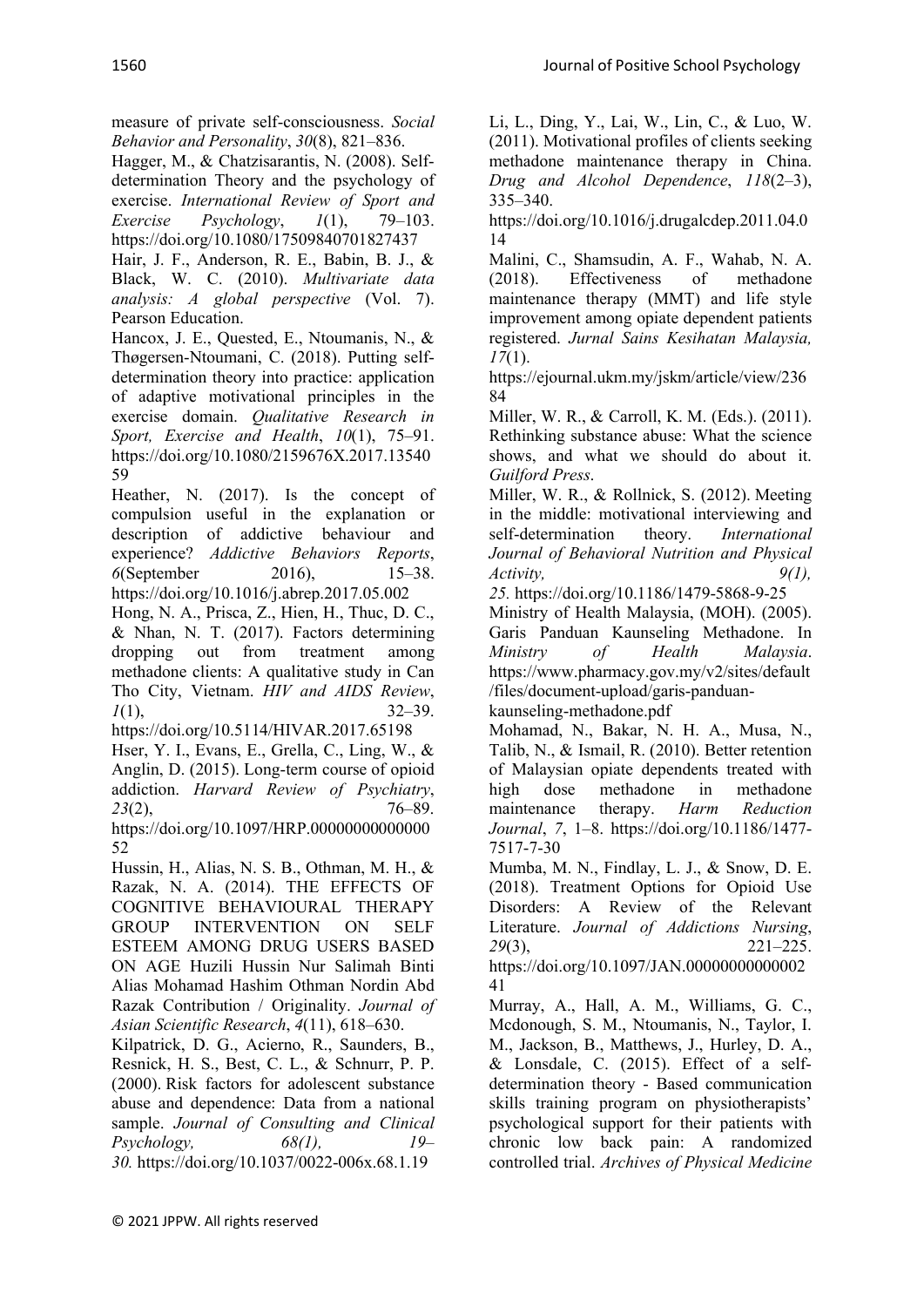*and Rehabilitation*, *96*(5), 809–816. https://doi.org/10.1016/j.apmr.2014.11.007

National Anti-Drug Agency (NADA). 2018. Yearly Report 2017. Ministry of Home Affairs, Malaysia. Retrieved from: www.adk.gov.my.

Nigg, C. R., Allegrante, J. P., & Ory, M. (2002). Theory-comparison and multiplebehavior research: Common themes advancing health behavior research. *Health Education Research*, *17*(5), 670–679. https://doi.org/10.1093/her/17.5.670

Noar, S. M., & Zimmerman, R. S. (2005). Health Behavior Theory and cumulative knowledge regarding health behaviors: Are we moving in the right direction? *Health Education Research*, *20*(3), 275–290. https://doi.org/10.1093/her/cyg113

Othman, Z., & Gani, F. A. (2017). Attendance at counseling sessions predicts good treatment response in methadone maintenance therapy. *International Medical Journal*, *24*(1), 21–23.

Pheko, M. M., Chilisa, R., Balogun, S. K., & Kgathi, C. (2013). Predicting intentions to seek Psychological Help among Botswana University students: The role of Stigma and Help-Seeking attitudes. *SAGE Open*, *3*(3), 1– 11.

https://doi.org/10.1177/2158244013494655

Pickard, H. (2012). The Purpose in Chronic Addiction. *AJOB Neuroscience*, *3*(2), 40–49. https://doi.org/10.1080/21507740.2012.66305 8

Ratycz, M. C., Papadimos, T. J., & Vanderbilt, A. A. (2018). Addressing the growing opioid and heroin abuse epidemic: a call for medical school curricula. *Medical Education Online*, *23*(1).

https://doi.org/10.1080/10872981.2018.14665 74

Reist, D. (2010). Methadone Maintenance Treatment in British Columbia *, 1996-2008 Analysis and Recommendations*. *May*, 1996– 2008.

Roback, H. B. (1974). Insight: A Bridging of the Theoretical and Research Literatures. *Canadian Psychologist/Psychologie Canadienne*, *15*(1), 61–88. https://doi.org/10.1037/h0081741

Ryan, R. M., Deci, E. L. (2000). Selfdetermination theory and the facilitation of intrinsic motivation, social development, and well-being. *American psychologist. 55*(1):68. https://www.atu.dk/sites/default/files/aktivitete r/ryan\_deci\_2000a.pdf

Ryan, R. M., & Deci, E. L. (2017). *Selfdetermination theory: Basic psychological needs in motivation, development, and wellness.* New York: The Guilford Press.

Ryan, R. M., Plant, R. W., & O'Malley, S. (1995). Initial motivations for alcohol treatment: Relations with patient characteristics, treatment involvement, and dropout. *Addictive Behaviors*, *20*(3), 279–297. https://doi.org/10.1016/0306-4603(94)00072-7 Salleh, M. J. (2012). Permasalah penagihan dadah: Tinjauan di pusat serenti selangor. *International seminar on community development.* Kuala Terengganu: SAPKO. Retrieved from

http://merr.utm.my/id/eprint/3210

Sayegh, C. S., Huey Jr, S. J., Zara, E. J., & Jhaveri, K. (2017). Follow-up treatment effects of contingency management and motivational interviewing on substance use: A metaanalysis. *Psychology of Addictive Behaviors*, *31*(4), 403.

https://doi.org/10.1037/adb0000277

Scherbaum, N., & Specka, M. (2008). Factors infl uencing the course of opiate addiction. *International Journal of Methods in Psychiatric Research*, *17*(1), S39–S44. https://doi.org/10.1002/mpr.244

Schwartz, R. P., Kelly, S. M., O'Grady, K. E., Mitchell, S. G., Peterson, J. A., Reisinger, H. S., Agar, M. H., & Brown, B. S. (2008). Attitudes toward buprenorphine and methadone among opioid-dependent individuals. *American Journal on Addictions*, *17*(5), 396–401.

https://doi.org/10.1080/10550490802268835

Sebire, S. J., Kesten, J. M., Edwards, M. J., May, T., Banfield, K., Tomkinson, K., Blair, P. S., Bird, E. L., Powell, J. E., & Jago, R. (2016). Using self-determination theory to promote adolescent girls' physical activity: Exploring the theoretical fidelity of the Bristol Girls Dance Project. *Psychology of Sport and Exercise*, *24*, 100–110. https://doi.org/10.1016/j.psychsport.2016.01.0 09

Smith, D. J. (2017). Substance abuse treatment motivation: A self-determination theory perspective of probation and parole clients. In *Dissertation Abstracts International: Section B: The Sciences and Engineering* (Vol. 78, Issue 3B).

https://pqdtopen.proquest.com/doc/183144667 1.html?FMT=ABS%0Ahttp://ovidsp.ovid.com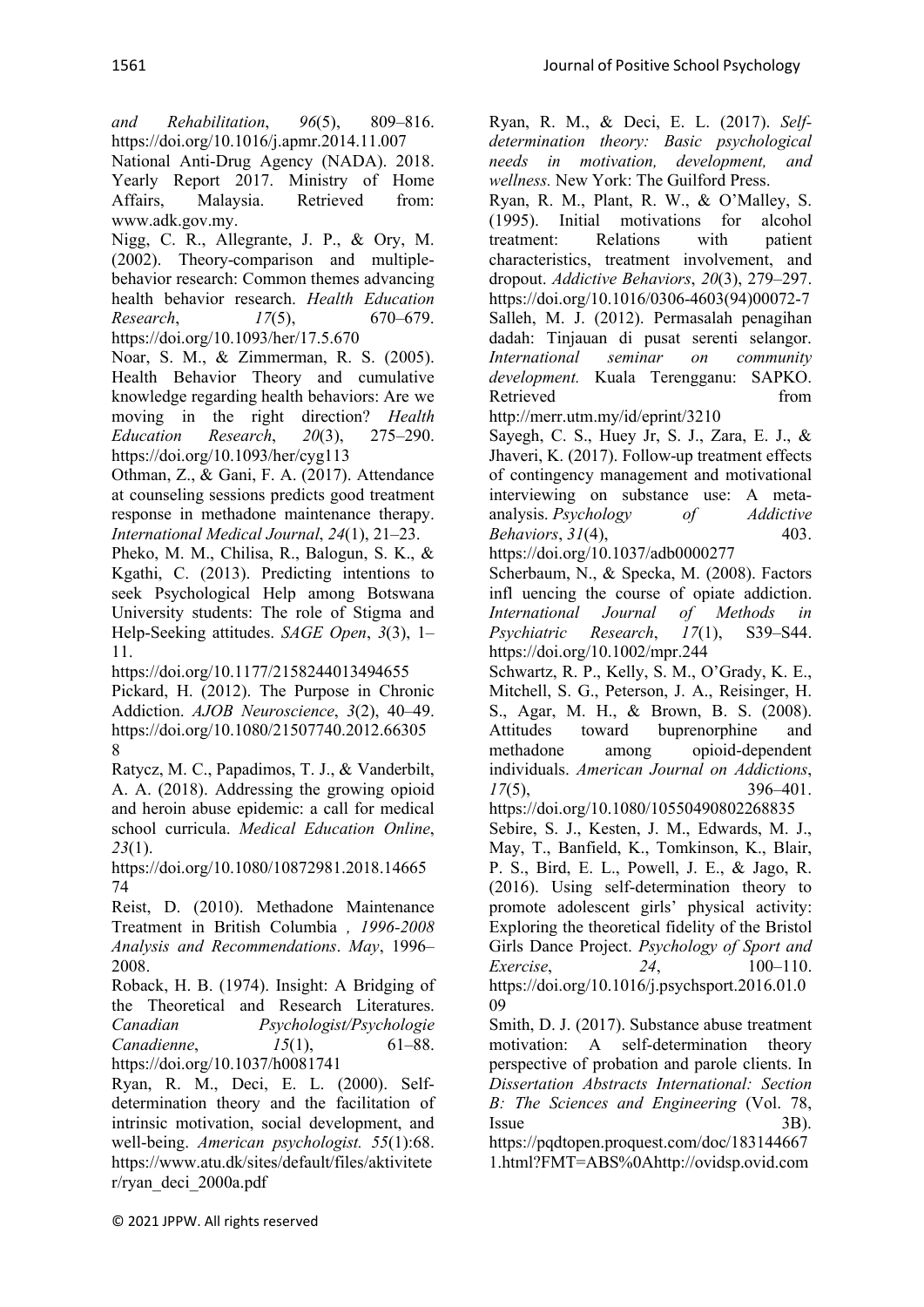/ovidweb.cgi?T=JS&PAGE=reference&D=psy c13&NEWS=N&AN=2017-05713-128

Substance Abuse and Mental Health Services Administration (SAMHSA). Recovery and recovery support. *Rockville*. 2015. URL: https://www.samhsa.gov/find-help/recovery

Sussman, S. (2013). Workaholism: A Review Steven. *J Addict Res Ther*, *6*(1), 1–18. https://doi.org/10.4172/2155-6105.S6-001

Sweet, S. N., Fortier, M. S., Strachan, S. M., & Blanchard, C. M. (2012). Testing and integrating self-determination theory and selfefficacy theory in a physical activity context. *Canadian Psychology*, *53*(4), 319–327. https://doi.org/10.1037/a0030280

Teoh, J. B., Yee, A., & Danaee, M. (2018). Prediction of retention and mortality among patients on mahadone maintenance therapy. *Heroin Addiction and Related Clinical Problems, 20*(4), 19-28. Retrieved from http://www.heroinaddictionrelatedclinicalprobl ems.org/harcp-archives.php?year=2018

Vijay, A., Bazazi, A. R., Yee, L., Kamarulzaman, A., & Altice, F. L. (2015). Treatment readiness, attitudes toward, and experiences with methadone and buprenorphine maintenance therapy among people who inject drugs in Malaysia. *J Subst Abuse Treat*, *54*, 29–36. https://doi.org/10.1016/j.jsat.2015.01.014

Volkow, N. D. (2014). America's Addiction to Opioids: Heroin and Prescription Drug Abuse. In *NATIONAL INSTITUTES OF HEALTH* (Vol. 3, Issue 2). https://www.nih.gov/sites/default/files/institute s/olpa/20140514-senate-testimony-volkow.pdf Wan Shakira, R. H., Sarimah, A., & Norsa'Adah, B. (2017). Factor Predictive of 1- Year Retention on Methadone Maintenance Therapy Program: A Survival Analysis Study. *Addictive Disorders and Their Treatment*, *16*(2), 64–69.

https://doi.org/10.1097/ADT.00000000000000 99

Webb, W. M., Marsh, K. L., Schneiderman, W., & Davis, B. (1989). Interaction between self-monitoring and manipulated states of selfawareness. *Journal of Personality and Social Psychology*, *56*(1), 70–80. https://doi.org/10.1037//0022-3514.56.1.70

Wegman, M. P., Altice, F. L., Kaur, S., Raiandaran, V., Osornprasop, S., Wilson, D., Wilson, D. P., & Kamarulzaman, A. (2017). Relapse to opioid use in opioid-dependent individuals released from compulsory drug

detention centres compared with those from voluntary methadone treatment centres in Malaysia: a two- arm, prospective observational study. *Lancet Glob Health*, *5*(2), e197–e207. https://doi.org/10.1016/S2214- 109X(16)30303-5

Wells, B. E., Golub, S. A., & Parsons, J. T. (2011). An integrated theoretical approach to substance use and risky sexual behavior among men who have sex with men. *AIDS and Behavior*, *15*(3), 509–520. https://doi.org/10.1007/s10461-010-9767-z

Wemm, S. E., & Sinha, R. (2019). Druginduced stress responses and addiction risk and relapse. *Neurobiology of Stress*, *10*(February), 100148.

https://doi.org/10.1016/j.ynstr.2019.100148

Wickersham, J. A., Zahari, M. M., Azar, M. M., Kamarulzaman, A., & Altice, F. L. (2013). Methadone dose at the time of release from prison significantly influences retention in treatment: Implications from a pilot study of HIV-infected prisoners transitioning to the community in Malaysia. *Drug and Alcohol Dependence*, *132*(1–2), 378–382. https://doi.org/10.1016/j.drugalcdep.2013.01.0 05

Wild, T. C., Yuan, Y., Rush, B. R., & Urbanoski, K. A. (2016). Client engagement in legally-mandated addiction treatment: A prospective study using self-determination theory. *Journal of Substance Abuse Treatment*, *69*, 35–43.

https://doi.org/10.1016/j.jsat.2016.06.006

Wilson, P. M., Mack, D. E., & Grattan, K. P. (2008). Understanding motivation for exercise: A self-determination theory perspective. *Canadian Psychology*, *49*(3), 250–256. https://doi.org/10.1037/a0012762

Workowski, K. A., Levine, W. C., & Wasserheit, J. N. (2002). U.S. Centers for disease control and prevention guidelines for the treatment of sexually transmitted diseases: An opportunity to unify clinical and public health practice. *Annals of Internal Medicine*, *137*(4), 255–262.

https://doi.org/10.7326/0003-4819-137-4- 200208200-00010

Zaborowski, Z., & Oleszkiewicz, Z. (1988). *For a wider context of the study of selfconciousness.* Polish Psychological Bulletin.

Zielinski, L., Bhatt, M., Eisen, R. B., Perera, S., Bhatnagar, N., MacKillop, J., Steiner, M., McDermid Vaz, S., Thabane, L., & Samaan, Z. (2016). Association between cannabis use